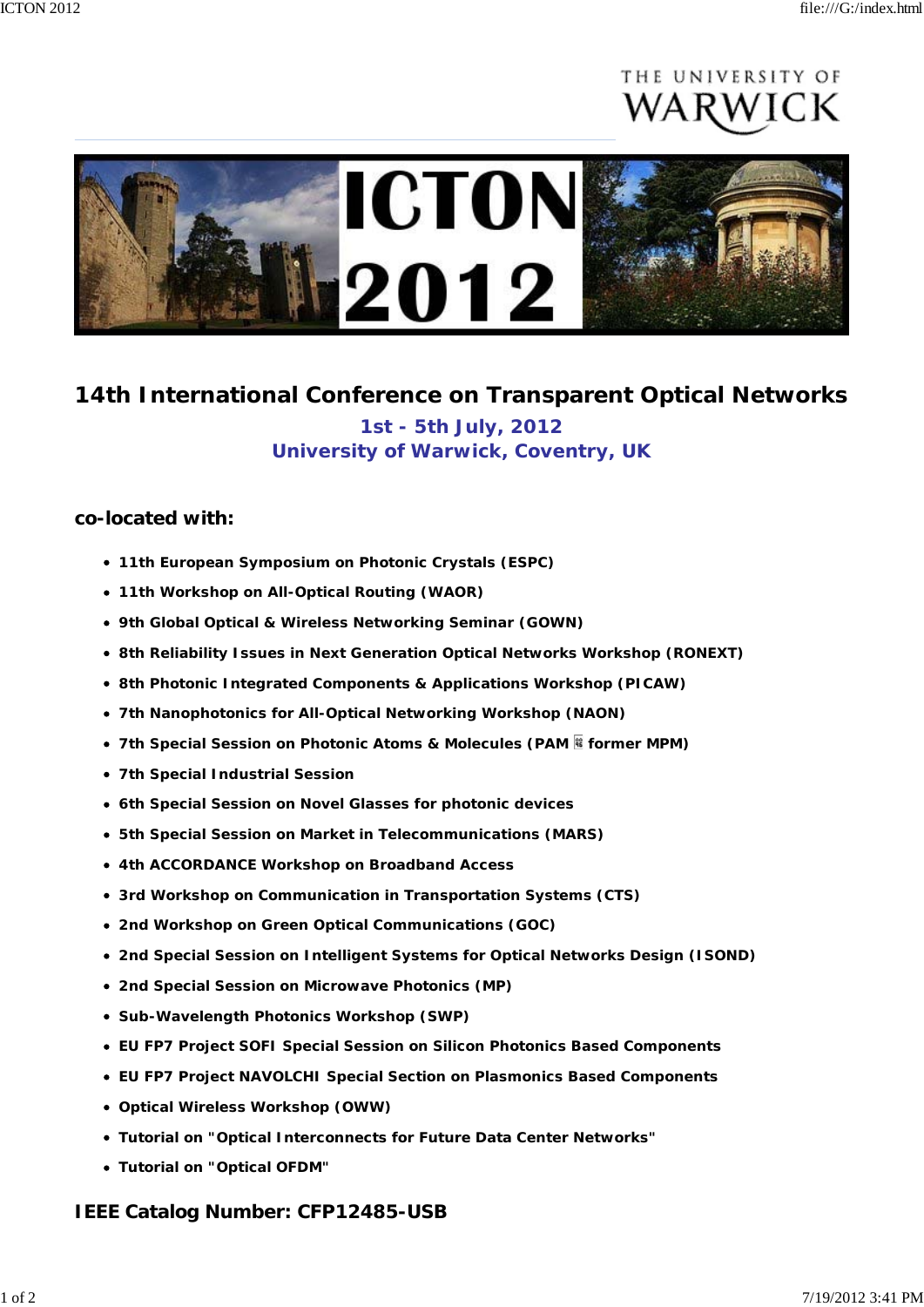## **ISBN: 978-1-4673-2227-0**

**Formal publisher: National Institute of Telecommunications Department of Transmission and Optical Technologies 1 Szachowa Street, Warsaw, Poland.**

**Editors: Marek Jaworski, Marian Marciniak**

**Copyright and Reprint Permission: Abstracting is permitted with credit to the source. Libraries are permitted to photocopy beyond the limit of U.S. copyright law for private use of patrons those articles in this volume that carry a code at the bottom of the first page, provided the per-copy fee indicated in the code is paid through Copyright Clearance Center, 222 Rosewood Drive, Danvers, MA 01923. For other copying, reprint or republication permission, write to IEEE Copyrights Manager, IEEE Operations Center, 445 Hoes Lane, Piscataway, NJ 08854. All rights reserved. Copyright © 2012 by IEEE.**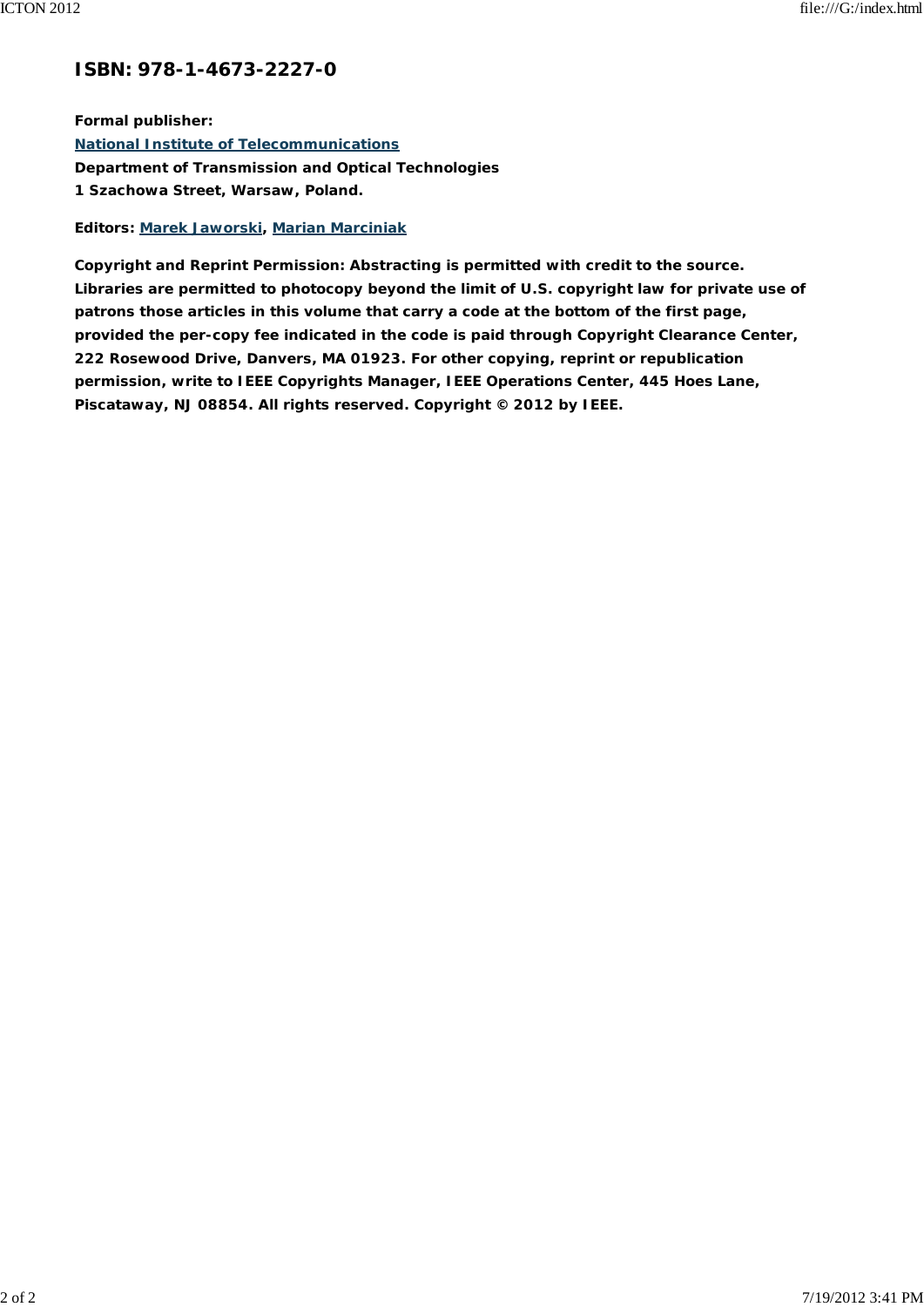# **Tailored and Tapered Metallic Gratings for Enhanced Absorption or Transmission**

**Honghui Shen1 , Aimi Abass2 , Marc Burgelman<sup>2</sup> , Bjorn Maes1,3**

<sup>1</sup> Photonics Research Group (INTEC), Ghent University-IMEC, Sint-Pietersnieuwstraat 41, B-9000 Gent, Belgium.

 *Department of Electronics and Information Systems, Solar Cells Group, Ghent University,* 

*B-9000 Ghent, Belgium.*<br><sup>3</sup> Micro- and Nanophotonic Materials Group, University of Mons, Faculty of Science, *Avenue Maistriau 19, B-7000 Mons, Belgium. (bjorn.maes@umons.ac.be)* 

### **ABSTRACT**

Plasmonic structures, such as metallic gratings and apertures, provide unusual abilities to modify the absorption or the transmission of thin-layered devices. In order to optimize the absorption in thin-film solar cells, we introduce complex grating geometries, implementing multiple periodicities and blazing. These gratings optimize the diffraction efficiency and increase the number of accessible modes. On the other hand, in order to achieve enhanced transmission at infrared wavelengths, we propose tapered apertures. The non-resonant funnelling phenomena provide for broadband and wide-angle focusing opportunities. **Keywords**: photovoltaics, plasmonics, gratings.

**DESCRIPTION** 

Thin-film devices such as solar cells and LEDs can profit from the strong scattering effects provided by dielectric and metallic gratings [1,2].

To enhance the absorption we have optimized an amorphous silicon solar cell design in multiple ways (Fig. 1(a)). In this design we couple efficiently to the two main types of guided modes: the 'photonic' modes (mainly localized in the silicon) and the plasmonic modes (localized at the metallic back-contact). We adjust the periodicity of the front (ITO/Si) grating to couple best to the photonic modes, and we lower the period of the back (Si/Ag) grating to diffract into plasmonic modes. In this way each grating interacts in an optimal way with the mode offering the largest field-profile overlap, leading to stronger absorption peaks (Fig. 1(b)) [3]. We rigorously simulate these effects using the frequency domain finite element software COMSOL.

In addition, for optimal plasmonic electrode designs we explore tapered, funnel-like shapes, in order to have large transmission over a broadband and wide-angle range. The tapering allows a smooth transition of the impedance, leading to non-resonant designs, which are not dominated by a few strong Fabry-Perot peaks as in more traditional structures.



*Figure 1: (a) Schematic of the dual-periodic dual-interface grating (DIG); (b) Absorption spectrum for structures with the same periodicity on both interfaces (dashed and dash-dotted), and with the period doubling (solid line). The solid line presents improved coupling to various guided modes.* 

### **ACKNOWLEDGEMENTS**

We acknowledge IWT-SBO "Silasol" and IAP "photonics@be".

### **REFERENCES**

- [1] H.A. Atwater, A. Polman, *Nature Materials*, 9, p. 205, 2010.
- [2] H. Shen *et al*., *Optics Express*, 19, p. A1202, 2011.
- [3] A. Abass *et al.*, *Physical Review B*, 85, 115449, 2012.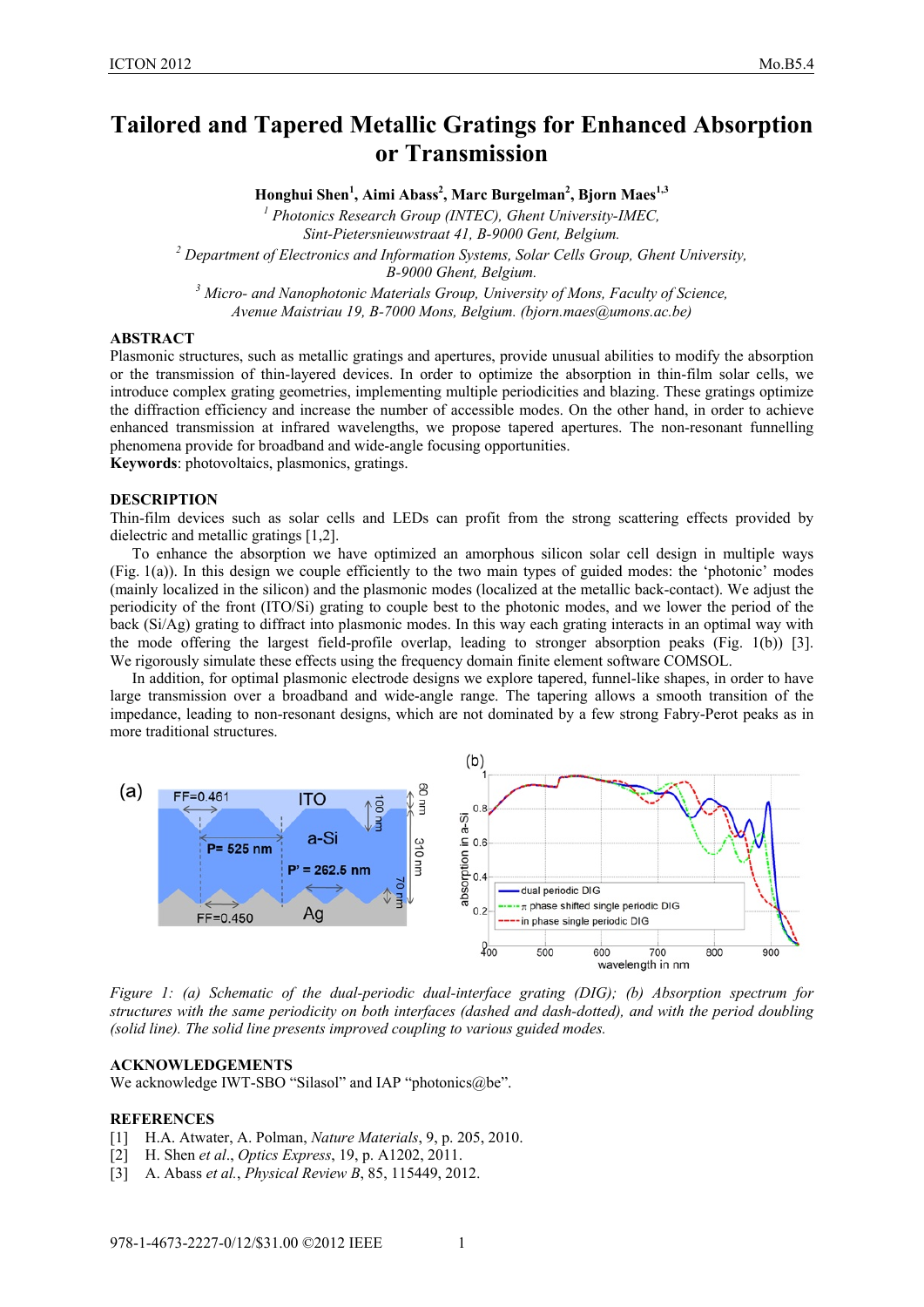# **ICTON 2012 Programme**

**Sunda y, Jul y 1**

19:00 *Welcome drinks reception in the Chancellors Suite*

**Monday, July 2** 

8:00 **Registration**

**Opening Ceremony** (9:30 – 9:50) Hall: Sciences L3

#### **SESSION Mo.A** (9:50 – 11:05) Hall: Sciences L3 **PLENARY** *Chair: Polina Bayvel*

9:50 **Mo.A.1** Clear sighted transparency (*Invited*) *P. Cochrane*

10:15 **Mo.A.2** Nonlinear and magnetooptic light control in photonic metamaterial waveguides and superfocusing (*Invited*) *A.D. Boardman, R. Mitchell-Thomas, Y. Rapoport*

10:40 **Mo.A.3** Impact of intersubband dispersive gain in semiconductor quantum optics (*Invited*)

# *M.F. Pereira*

| <b>Coffee break</b> $(11:05 - 11:30)$                                                                                                                                                                                                                                                       |                                                                                                                                                                                                                                                               |                                                                                                                                                                                                                                                                                                                                                                               |                                                                                                                                                                                                                                                     |                                                                                                                                                                                                        |                                                                                                                                                                                                                                      |
|---------------------------------------------------------------------------------------------------------------------------------------------------------------------------------------------------------------------------------------------------------------------------------------------|---------------------------------------------------------------------------------------------------------------------------------------------------------------------------------------------------------------------------------------------------------------|-------------------------------------------------------------------------------------------------------------------------------------------------------------------------------------------------------------------------------------------------------------------------------------------------------------------------------------------------------------------------------|-----------------------------------------------------------------------------------------------------------------------------------------------------------------------------------------------------------------------------------------------------|--------------------------------------------------------------------------------------------------------------------------------------------------------------------------------------------------------|--------------------------------------------------------------------------------------------------------------------------------------------------------------------------------------------------------------------------------------|
| <b>Track A</b><br>(Hall: Sciences L3)                                                                                                                                                                                                                                                       | <b>Track B</b><br>(Hall: Sciences PLT)                                                                                                                                                                                                                        | <b>Track C</b><br>(Hall: Sciences L4)                                                                                                                                                                                                                                                                                                                                         | <b>Track D</b><br>(Hall: Sciences L5)                                                                                                                                                                                                               | <b>Track E</b><br>(Hall: Humanities 051)                                                                                                                                                               | <b>Track F</b><br>(Hall: Humanities 052)                                                                                                                                                                                             |
| <b>SESSION Mo.B1</b> (11:30 - 13:10)<br><b>ICTON</b><br>Chair: Emmanouel Varvarigos                                                                                                                                                                                                         | <b>SESSION Mo.B2</b> (11:30 - 13:20)<br><b>WAOR</b><br>Chair: Mirosław Klinkowski                                                                                                                                                                             | <b>SESSION Mo.B3</b> $(11:30 - 13:30)$<br><b>Industrial</b><br>Chair: Marco Forzati                                                                                                                                                                                                                                                                                           | <b>SESSION Mo.B4</b> $(11:30 - 13:10)$<br><b>NAON I</b><br>Chair: Liam Barry                                                                                                                                                                        | <b>SESSION Mo.B5</b> (11:30 - 13:25)<br><b>SWP   Plasmonics</b><br>Chair: Rafał Kotyński                                                                                                               | <b>SESSION Mo.B6</b> $(11:30 - 13:10)$<br><b>ESPC I</b><br><b>Chair: Romuald Houdré</b>                                                                                                                                              |
| 11:30 Mo.B1.1 Capacity of dispersion-non-<br>compensated nonlinear fibre channels<br>(Invited)<br>S.K Turitsyn, M. Sorokina,<br>S. Derevyanko                                                                                                                                               | 11:30 Mo.B2.1 Experimental assessment of low<br>latency and large port count OPS for data<br>center network interconnect (Invited)<br>N. Calabretta, Jun Luo, S. Di Lucente,<br>H. Dorren                                                                     | 11:30 Mo.B3.1 How much of the bandwidth do we<br>actually use? An investigation of residential<br>access traffic load (Invited)<br>A. Aurelius, A. Arvidsson, P. Heegard,<br>B. Villa, M. Kihl, Yichi Zhang                                                                                                                                                                   | 11:30 Mo.B4.1 Recent progress in polarization<br>bistable VCSELs (Invited)<br>H. Kawaquchi                                                                                                                                                          | 11:30 Mo.B5.1 Exciton-plasmon coupling: Good or<br>bad? (Invited)<br>A.M. Kern, Dai Zhang, A.J. Meixner                                                                                                | 11:30 Mo.B6.1 Light trapping in thin film solar<br>cells with sub-wavelength photonic crystal<br>patterns ( <i>Invited</i> )<br>A. Bozzola, M. Liscidini, L.C. Andreani                                                              |
| 11:50 Mo.B1.2 Requirements on transmission<br>fibre infrastructure suitable for high power<br>amplifiers ( <i>Invited</i> )<br>A. Ehrhardt, L. Schürer, T. Rösler,<br>W. Krönert, D. Schnupp                                                                                                | 11:50 Mo.B2.2 Optical packet switching and<br>buffering using low polarization dependent<br>optical switches (Invited)<br>S. Shinada, H. Furukawa, N. Wada                                                                                                    | 11:50 Mo.B3.2 Multi-layer network optimization:<br>Benefits of elastic optical networks (Invited)<br>A. Klekamp                                                                                                                                                                                                                                                               | 11:50 Mo.B4.2 InP-based 1.3 um and 1.55 um short-<br>cavity VCSELs suitable for telecom- and<br>datacom-applications (Invited)<br>M. Müller. C. Grasse. M.C. Amann                                                                                  | 11:50 Mo.B5.2 Improving of plasmonic wavequides<br>coupling efficiency using nanoantennas<br>(Invited)<br>A. Andryieuski, R. Malureanu,<br>A.V. Lavrinenko, J-S. Bouillard, A.V. Zayats                | 11:50 Mo.B6.2 Optical absorption enhancement<br>in a hybrid system photonic crystal - thin<br>substrate for photovoltaic applications<br>(Invited)<br>J. Buencuerpo, L.E. Munioz-Camuniez,<br>J.M. Llorens, M.L. Dotor, P.A. Postigo |
| 12:10 Mo.B1.3 Optimization of extreme optical<br>links for network upgrades (Invited)<br>N.B. Pavlović, R. Nogueira                                                                                                                                                                         | 12:10 Mo.B2.3 Packet compression of complex<br>modulation formats based on coherent optical<br>superposition ( <i>Invited</i> )<br>F. Parmigiani, J. Kakande, L. Jones,<br>P. Petráčekopoulos, D.J. Richardson                                                | 12:10 Mo.B3.3 Drop-link monitoring in passive<br>optical networks (Invited)<br>P.J. Urban                                                                                                                                                                                                                                                                                     | 12:10 Mo.B4.3 Progress on the analysis of polarised<br>optical injection in 1550nm-VCSELs (Invited)<br>A. Hurtado, K. Schires, R. Al-Seyab, N. Khan,<br>I.D. Henning, M.J. Adams                                                                    | 12:10 Mo.B5.3 Large energy transfer distance to a<br>plane of gold nanoparticles (Invited)<br>Xia Zhang, V.A. Gerard, Y.K. Gun'ko,<br>A.L. Bradley, V. Lesnyak, N. Gaponik,<br>A.S. Susha, A.L. Rogach | 12:10 Mo.B6.3 Polarization insensitive photonic<br>devices: Waveguides, splitter, and sharp<br>bends ( <i>Invited</i> )<br>M. Turduev, I.H. Giden, H. Kurt                                                                           |
| 12:30 Mo.B1.4 Beyond wavelength-selective<br>channel switches: Trends in support of<br>flexible/elastic optical networks (Invited)<br>D.M. Marom. D. Sinefeld                                                                                                                               | 12:30 Mo.B2.4 EDFA transient suppression in<br>optical burst switching systems (Invited)<br>A. Kaszubowska-Anandarajah.<br>R. Oberland, E. Bravi, R. Giller, E. Connolly,<br>E.K. MacHale, M. Todd, G. Talli,<br>D. McDonald, A. Surpin, O. Aharoni, U. Ghera | 12:30 Mo.B3.4 Extending impairment-aware control<br>plane solutions toward cognitive optical<br>networks ( <b>Invited</b> )<br>Y. Ye, A. Francescon, E. Salvadori,<br>M. Angelou, I. Tomkos, I. de Miguel,<br>R.J. Duran, J.C. Aguado                                                                                                                                         | 12:30 Mo.B4.4 AIOx/GaAs high contrast grating<br>mirrors for mid-infrared VCSELs (Invited)<br>Y. Laaroussi, O. Gauthier-Lafaye,<br>L. Bouscayrol, C. Fontaine, G. Almuneau,<br>L. Cerutti, T. Taliercio, C. Chevallier, F. Genty,<br>N. Fressengeas | 12:30 Mo.B5.4 Tailored and tapered metallic gratings<br>for enhanced absorption or transmission<br>(Invited)<br>Honghui Shen, A. Abass, M. Burgelman,<br><b>B.</b> Maes                                | 12:30 Mo.B6.4 Surface addressable photonic<br>crystal resonators: General design rules<br>and applications ( <b>Invited</b> )<br>X. Letartre, P. Viktorovitch.<br>C. Sciancalepore, T. Benyattou, B. Ben<br>Bakir                    |
| 12:50 Mo.B1.5 Quality metrics for optical signals<br>Eye diagram, Q-factor, OSNR, EVM and<br><b>BER</b> (Invited<br>W. Freude, R. Schmogrow, B. Nebendahl,<br>M. Winter, A. Josten, D. Hillerkuss,<br>S. Koenig, J. Meyer, M. Dreschmann,<br>M. Huebner, C. Koos, J. Becker,<br>J. Leuthold | 12:50 Mo.B2.5 Performance evaluation for 2R burst<br>mode optical regenerator cascades in<br>presence of co-channel phase uncorrelated<br>crosstalk<br>P.N. Desai, A.J. Phillips, S. Sujecki                                                                  | 12:50 Mo.B3.5 ESSenTIAL: EPIXfab Services<br>specifically targeting (SME) Industrial Takeup<br>of Advanced silicon photonics (Invited)<br>J. Pozo. P. Kumar. D.M.R. Lo Cascio.<br>A. Khanna, P. Dumon, D. Delbeke, R. Baets,<br>M. Fournier, J-M. Fedeli, L. Fulbert.<br>L. Zimmermann. B. Tillack. H. Tian. T. Aalto.<br>P. O'Brien, D. Deptuck, J. Xu, X. Zhang,<br>D. Gale | 12:50 Mo.B4.5 Short pulse transmission<br>characteristics in multi-contact SOA (Invited)<br>K. Carney, R. Watts, S. Philippe, P. Landais,<br>R. Lennox, L. Bradley                                                                                  | 12:50 Mo.B5.5 Photonic tunability in VO <sub>2</sub> based<br>nano-structures (Invited)<br>M. Maaza, D. Hamidi, T. Kerdja, J.B. Kana<br>Kana                                                           | 12:50 Mo.B6.5 Enhanced Raman amplification b<br>photonic crystal based waveguide structure<br>(Invited)<br>A. Seidfaraji, V. Ahmadi                                                                                                  |
|                                                                                                                                                                                                                                                                                             | 13:05 Mo.B2.6 Impact of the DPSK-OCDM<br>modulation system on optical packet<br>switching performance<br>V. Eramo. M. Listanti. A. Cianfrani                                                                                                                  | 13:10 Mo.B3.6 Brillouin fiber ring laser based in-<br>band OSNR monitoring method for<br>transparent optical networks (Invited)<br>D. Dahan, U. Mahlab, Y. Shachaf, Y. Ben<br>Ezra                                                                                                                                                                                            |                                                                                                                                                                                                                                                     | 13:10 Mo.B5.6 Decay rates near layers of Au<br>nanospheres<br>C.A. Marocico, A.L. Bradley                                                                                                              |                                                                                                                                                                                                                                      |
| <b>Lunch break</b> $(13:10 - 15:00)$                                                                                                                                                                                                                                                        | <b>Lunch break</b> $(13:20 - 15:00)$                                                                                                                                                                                                                          | <b>Lunch break</b> $(13:30 - 15:00)$                                                                                                                                                                                                                                                                                                                                          | <b>Lunch break</b> $(13:10 - 15:00)$                                                                                                                                                                                                                | <b>Lunch break</b> $(13:25 - 15:00)$                                                                                                                                                                   | <b>Lunch break</b> $(13:10 - 15:00)$                                                                                                                                                                                                 |
| <b>SESSION Mo.C1</b> (15:00 - 17:20)<br><b>ICTON II</b><br>Chair: Paul Ghobril                                                                                                                                                                                                              | <b>SESSION Mo.C2</b> (15:00 - 16:40)<br><b>WAOR II</b><br>Chair: Xavier Hesselbach                                                                                                                                                                            | <b>SESSION Mo.C3</b> (15:00 - 16:35)<br><b>GOWN I</b><br><b>Chair: Carmo Medeiros</b>                                                                                                                                                                                                                                                                                         | <b>SESSION Mo.C4</b> (15:00 - 17:00)<br><b>NAON II</b><br>Chair: Ramon Herrero                                                                                                                                                                      | <b>SESSION Mo.C5</b> (15:00 - 16:40)<br><b>SWP II Plasmonics</b><br>Chair: Sonia García-Blanco                                                                                                         | <b>SESSION Mo.C6 (15:00 - 16:40)</b><br><b>PAMI</b><br><b>Chair: Vasily Astratov</b>                                                                                                                                                 |
| 15:00 Mo.C1.1 A survey of recent developments<br>on flexible/elastic optical networking<br>(Invited)<br>I. Tomkos, E. Palkopoulou, M. Angelou                                                                                                                                               | 15:00 Mo.C2.1 PCE QoS tools and related<br>scalability in WDM networks (Invited)<br>J. Sócrates Dantas, R. Melo Silveira,<br>W.V. Ruggiero, D. Careglio, J. Solé-Pareta                                                                                       | 15:00 Mo.C3.1 Cost and energy efficient multi-<br>standard OFDM integrated optical access and<br>in-building network architecture (Invited)<br>R. Llorente, M. Beltran, M. Morant.<br>E. Pellicer                                                                                                                                                                             | 15:00 Mo.C4.1 Low-energy-consumption hybrid<br>lasers for silicon photonics (Invited)<br>II-Sug Chung, Qijiang Ran, J. Mørk                                                                                                                         | 15:00 Mo.C5.1 Subwavelength plasmonic lasers<br>(Invited)<br>Hong-Gyu Park, Soon-Hong Kwon, Ju-Hyung<br>Kang                                                                                           | 15:00 Mo.C6.1 Surface plasmon polaritons:<br>Excitation and effect of loss in the quantun<br>regime ( <b>Invited</b> )<br>Y. Sonnefraud. S.A. Majer                                                                                  |
| 15:20 Mo.C1.2 Role of electronics and optics in<br>creating future transport networks (Invited)<br>Ken-ichi Sato                                                                                                                                                                            | 15:20 Mo.C2.2 From GMPLS to PCE/GMPLS to<br>OpenFlow: How much benefit can we get<br>from the technical evolution of control plane in<br>optical networks? (Invited)                                                                                          | 15:20 Mo.C3.2 A new 60 GHz photonic radio-over-<br>fiber scheme for multiband OFDM wireless<br>systems ( <b>Invited</b> )<br>Wen-Piao Lin, Yu-Fang Hsu                                                                                                                                                                                                                        | 15:20 Mo.C4.2 Low linewidth lasers for enabling high<br>capacity optical communication systems<br>(Invited)<br>T.N. Huynh, J. O'Carroll, F. Smyth, K. Shi,                                                                                          | 15:20 Mo.C5.2 Nanophotonics inside hybrid optical<br>fibers (Invited)<br>M.A. Schmidt, H. Lee, N. Granzow, P. Uebel,<br>P.St.J. Russell                                                                | 15:20 Mo.C6.2 On-chip integrated optoplasmoni<br>molecues and superlenses (Invited)<br>Wonmi Ahn, S.V. Boriskina, Yan Hong,<br><b>B.M. Reinhard</b>                                                                                  |

- 
- 
- 12:50 **Mo.B6.5** Enhanced Raman amplification by photonic crystal based waveguide structure

*Lei Liu, T. Tsuritani, I. Morita*

*L Nguyen, P. Anandarajah, R. Phelan, B. Kelly,* 

*L.P. Barry*

- 
-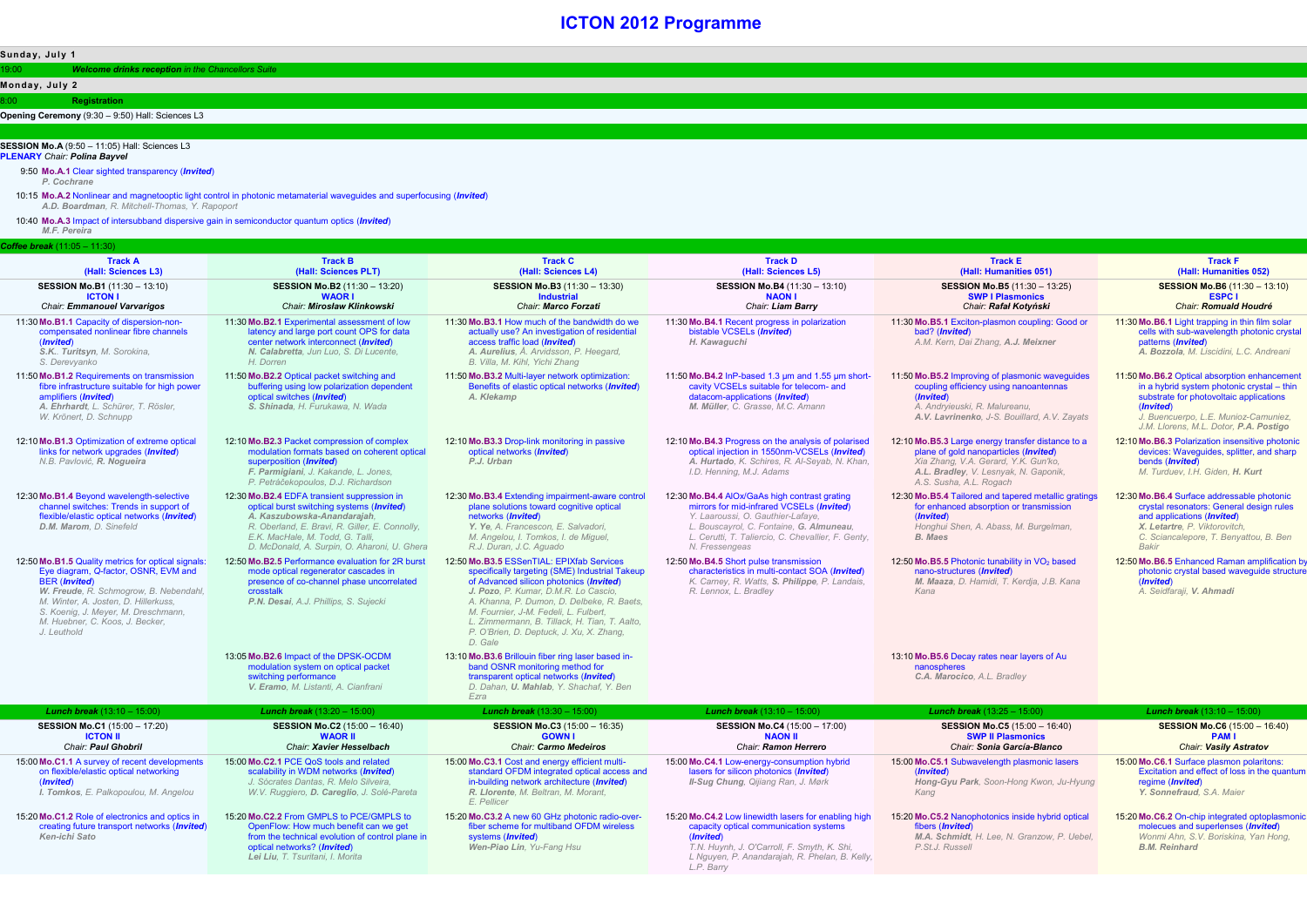#### properties of ordered ructures in linear and s (*Invited*)

15:40 **Mo.C6.3** Slow and stopped-light lasing in active plasmonic metamaterials (*Invited*) *K.L. Tsakmakidis, O. Hess*

#### 16:20 Mo.C6.5 Enhancement effects in plasmonic nanocavities with quantum emitters (*Invited*)

16:00 **Mo.C6.4** Up close and optical: Light at the nanoscale (*Invited*) *L. Kuipers*

#### npensation in metal-loaded waveguides using  $Yb^{3+}$ tungstate gain materials

*D. Melnikau, A. Chuvilin, R. Hillenbrand,* 

- *D. Savateeva, Y.P. Rakovich, N. Weiss,*
- *N. Gaponik*

**SESSION Tu.A6** (8:30 – 10:05) **PAM II** *Chair: Misha Sumetsky*

8:30 **Tu.A6.1** Deterministic quantum photonics with ordered systems of quantum wires and quantum dots (*Invited*) *E. Kapon*

| 15:40 Mo.C1.3 Spectral-spatial concept of<br>hierarchical and elastic optical networking<br>(Invited)<br>M. Cvijetic, I.B. Djordjevic, N. Cvijetic                                                                                                      | 15:40 Mo.C2.3 On the performance of flexgrid-<br>based optical networks (Invited)<br>L. Velasco, M. Ruiz, A. Castro, O. Pedrola,<br>D. Careglio, J. Comellas, M. Klinkowski                                                                                       | 15:40 Mo.C3.3 Performance analysis of an OFDM<br>transmission system with directly modulated<br>lasers for wireless backhauling (Invited)<br>A.K. Mishra, Z. Wang, H. Klein, R. Bonk,<br>S. Koenig, D. Karnick, R. Schmogrow,<br>D. Hillerkuss, M. Moehrle, T. Pfeiffer,<br>C. Koos. J. Leuthold. W. Freude | 15:40 Mo.C4.3 Dynamics of semiconductor lasers<br>under fast intracavity frequency sweeping<br>(Invited)<br>E.A. Avrutin, L.Z. Zhang                                                                                                           | 15:40 Mo.C5.3 Plasmonic lenses with long focal<br>lengths ( <i>Invited</i> )<br>T. Stefaniuk, P. Wróbel, T.J. Antosiewicz,<br>T. Szoplik                                                                                                                                     | 15:40 Mo.C6.3 Slow and stopped-lig<br>active plasmonic metamaterial<br>K.L. Tsakmakidis. O. Hess                                                                            |
|---------------------------------------------------------------------------------------------------------------------------------------------------------------------------------------------------------------------------------------------------------|-------------------------------------------------------------------------------------------------------------------------------------------------------------------------------------------------------------------------------------------------------------------|-------------------------------------------------------------------------------------------------------------------------------------------------------------------------------------------------------------------------------------------------------------------------------------------------------------|------------------------------------------------------------------------------------------------------------------------------------------------------------------------------------------------------------------------------------------------|------------------------------------------------------------------------------------------------------------------------------------------------------------------------------------------------------------------------------------------------------------------------------|-----------------------------------------------------------------------------------------------------------------------------------------------------------------------------|
| 16:00 Mo.C1.4 Digital Subcarrier Optical<br>Networks (DSONs) (Invited)<br>W. Huang, M. Razo, M. Tacca,<br>A. Fumagalli, R. Hui                                                                                                                          | 16:00 Mo.C2.4 Performance comparison of<br>methods to solve the routing and spectrum<br>allocation problem (Invited)<br>R.J. Durán, I. Rodríguez, N. Fernández, I. de<br>Miguel, N. Merayo, P. Fernández,<br>J.C. Aguado, T. Jiménez, R.M. Lorenzo,<br>E.J. Abril | 16:00 Mo.C3.4 Experimental performance analysis<br>of MB-OFDM ultra-wideband radio-over-fiber<br>signals in the 60-GHz band using a<br>commercially-available DFB laser<br>O. Omomukuyo, M. P. Thakur, J.E. Mitchell                                                                                        | 16:00 Mo.C4.4 Characteristic switching-on and<br>passive mode-locking times in a quantum-dash<br>Fabry-Pérot laser diode (Invited)<br>R. Maldonado-Basilio. J. Parra-Cetina.<br><b>P. Landais</b> , S. Latkowski, N. Calabretta                | 16:00 Mo.C5.4 Optical properties of ordered<br>plasmonic nanostructures in linear and<br>nonlinear regimes (Invited)<br>M. Grande, F. Dioguardi, R. Marani,<br>A. D'Orazio. T. Stomeo. M. De Vittorio.<br>G. V. Bianco, G. Bruno, M.A. Vincenti, D. de<br>Ceglia, M. Scalora | 16:00 Mo.C6.4 Up close and optical:<br>nanoscale (Invited)<br>L. Kuipers                                                                                                    |
| 16:20 Mo.C1.5 Dual-time-scale simulation of<br>dynamics and reconfiguration of fiber<br>optical networks (Invited)<br>N. Karelin, S. Mingaleev, K.G. Kuzmin,<br>A. Richter, I. Koltchanov, H. Louchet                                                   | 16:20 Mo.C2.5 On the effect of regenerator<br>placement on spectrum usage in translucent<br>elastic optical networks (Invited)<br><b>M. Klinkowski</b>                                                                                                            | 16:20 Mo.C3.5 Performance comparison of hybrid<br>1-D WDM/OCDMA and 2-D OCDMA towards<br>future access network migration scenario<br>L. Galdino, T.R. Raddo, A.L. Sanches,<br>L.H. Bonani, E. Moschim                                                                                                       | 16:20 Mo.C4.5 High reflectivity small aperture<br>resonant grating filters for laser diode spectral<br>stabilisation (Invited)<br>X. Buet, A. Monmayrant, E. Daran, D. Belharet,<br>F. Lozes-Dupuy, O. Gauthier-Lafaye                         | 16:20 Mo.C5.5 Nonlinear effects in hybrid plasmonic<br>waveguides ( <i>Invited</i> )<br>A. Pitilakis, O. Tsilipakos, E.E. Kriezis                                                                                                                                            | 16:20 Mo.C6.5 Enhancement effects<br>nanocavities with quantum em<br>(Invited)<br>D. Melnikau, A. Chuvilin, R. Hi<br>D. Savateeva, Y.P. Rakovich,<br>N. Gaponik             |
| 16:40 Mo.C1.6 Nonlinear transmission<br>performance of digital Nyquist WDM and<br>optical OFDM ( <i>Invited</i> )<br>P. Bayvel, S. Kilmurray, R.I. Killey                                                                                               |                                                                                                                                                                                                                                                                   |                                                                                                                                                                                                                                                                                                             | 16:40 Mo.C4.6 Re-growth free single mode lasers<br>based on slots suitable for photonic integration<br>(Invited)<br>Qiaoyin Lu, Weihua Guo, A. Abdullaev,<br>M. Nawrocka, J. O'Callaghan, M. Lynch,<br>V. Weldon, J.F. Donegan                 |                                                                                                                                                                                                                                                                              |                                                                                                                                                                             |
| 17:00 Mo.C1.7 To be announced (Invited)<br>D. Payne                                                                                                                                                                                                     |                                                                                                                                                                                                                                                                   |                                                                                                                                                                                                                                                                                                             |                                                                                                                                                                                                                                                |                                                                                                                                                                                                                                                                              |                                                                                                                                                                             |
| 19:00<br><b>ffet evening event in the Rootes bar</b>                                                                                                                                                                                                    |                                                                                                                                                                                                                                                                   |                                                                                                                                                                                                                                                                                                             |                                                                                                                                                                                                                                                |                                                                                                                                                                                                                                                                              |                                                                                                                                                                             |
| Tuesday, July 3<br><b>SESSION Tu.A1</b> (8:30 - 10:10)                                                                                                                                                                                                  | <b>SESSION Tu.A2</b> (8:30 - 10:05)                                                                                                                                                                                                                               | <b>SESSION Tu.A3</b> (8:30 - 10:05)                                                                                                                                                                                                                                                                         | <b>SESSION Tu.A4 (8:30 - 10:10)</b>                                                                                                                                                                                                            | <b>SESSION Tu.A5 (8:30 - 10:25)</b>                                                                                                                                                                                                                                          | <b>SESSION Tu.A6 (8:30 -</b>                                                                                                                                                |
| <b>ICTON III</b><br><b>Chair: Ioannis Tomkos</b>                                                                                                                                                                                                        | <b>WAOR III</b><br><b>Chair: Moshe Zukerman</b>                                                                                                                                                                                                                   | <b>Access I</b><br>Chair: Josep Prat                                                                                                                                                                                                                                                                        | <b>NAON III</b><br>Chair: Hitoshi Kawaguchi                                                                                                                                                                                                    | <b>SWP III Plasmonics</b><br>Chair: Bjorn Maes                                                                                                                                                                                                                               | <b>PAM II</b><br><b>Chair: Misha Sumet</b>                                                                                                                                  |
| 8:30 Tu.A1.1 Optical node architectures for<br>elastic networks: From static to                                                                                                                                                                         | 8:30 Tu.A2.1 Evaluation of IP-over-DWDM core<br>network architectures with CD-ROADMs                                                                                                                                                                              | 8:30 Tu.A3.1 What is left in fiber access<br>bandwidth? (Invited)                                                                                                                                                                                                                                           | 8:30 Tu.A4.1 Optical injection influence on quantum<br>dot-in-a-well (QDWELL) laser dynamics                                                                                                                                                   | 8:30 Tu.A5.1 Surface waves in plasmonic<br>anisotropic media (Invited)                                                                                                                                                                                                       | 8:30 Tu.A6.1 Deterministic quantur<br>with ordered systems of quant                                                                                                         |
| architecture on demand (Invited)<br>N. Amaya, G.S. Zervas, D. Simeonidou                                                                                                                                                                                | using IP protection in combination with optical<br>restoration (Invited)<br>A. Autenrieth, M. Neugirg, J-P. Elbers,<br>M. Gunkel                                                                                                                                  | A.L.J. Teixeira                                                                                                                                                                                                                                                                                             | (Invited)<br>B.I. Lembrikov, Y. Ben-Ezra                                                                                                                                                                                                       | C.J. Zapata-Rodríguez, J.J. Miret, Z. Jakšić,<br>S. Vuković                                                                                                                                                                                                                  | quantum dots (Invited)<br>E. Kapon                                                                                                                                          |
| 8:50 Tu.A1.2 Rearrangement: From wavelength<br>routed to sliced-spectrum optical networks<br>(Invited)<br>P. Ghobril, C. Zaiter, E. Le Rouzic                                                                                                           | 8:50 Tu.A2.2 Path-based recovery in flexgrid<br>optical networks (Invited)<br>A. Castro, M. Ruiz, L. Velasco, G. Junyent,<br>J. Comellas                                                                                                                          | 8:50 Tu.A3.2 Analysis on FTTx deployment and<br>technology in Asia-Pacific and perspective<br>through lessons learned (Invited)<br>S. Hanatani                                                                                                                                                              | 8:50 Tu.A4.2 Quantum-dot based distributed<br>feedback lasers and electro-absorption<br>modulators for datacom applications (Invited)<br>D. Bimberg, M. Stubenrauch, G. Stracke,<br>H. Schmeckebier, D. Arsenijević                            | 8:50 Tu.A5.2 Loss compensation in metal-loaded<br>hybrid plasmonic waveguides using Yb <sup>3+</sup><br>potassium double tungstate gain materials<br>(Invited)<br>S.M. García-Blanco, M.A. Sefunç, M.H. van<br>Voorden, M. Pollnau                                           | 8:50 Tu.A6.2 Resonant optical prop<br>microspheres: A path to select<br>identical photonic atoms (Invit<br>Yangcheng Li, O.V. Svitelskiy,<br>D. Carnegie, E. Rafailov, V.N. |
| 9:10 Tu.A1.3 Dynamic flexible grid optical<br>networks: A traffic perspective (Invited)<br>C. Raffaelli, M. Savi                                                                                                                                        | 9:10 Tu.A2.3 Design and analysis of a framework<br>to enhance optical network utilization<br>resources by means of virtualization (Invited)<br>X. Hesselbach, N. Naumenko                                                                                         | 9:10 Tu.A3.3 Technologies for next generation<br>optical access (Invited)<br>E. Weis, D. Breuer                                                                                                                                                                                                             | 9:10 Tu.A4.3 Graphene-enabled hybrid<br>architectures for multiprocessors: Bridging<br>nanophotonics and nanoscale wireless<br>communication ( <i>Invited</i> )<br>S. Abadal, A. Cabellos-Aparicio, J.A. Lázaro,<br>E. Alarcón, J. Solé-Pareta | 9:10 Tu.A5.3 Strong plasmon-photon coupling in a<br>quantum metamaterial (Invited)<br>A. Castanié, B. Guizal, D. Felbacq                                                                                                                                                     | 9:10 Tu.A6.3 Optical forces in tight<br>confinement of light affects its<br>action (Invited)<br>L.I. Deych, J.T. Rubin                                                      |
| 9:30 Tu.A1.4 Benefits of sub-band virtual<br>concatenation (VCAT) in CO-OFDM optical<br>networks (Invited)<br>Gangxiang Shen, Anliang Cai, Limei Peng                                                                                                   | 9:30 Tu.A2.4 Collapsing protocol layers for<br>transport networks (Invited)<br>A. Gumaste                                                                                                                                                                         | 9:30 Tu.A3.4 Planning and designing FTTH<br>networks: Elements, tools and practical<br>issues ( <b>Invited</b> )<br>J. Segarra, V. Sales, J. Prat                                                                                                                                                           | 9:30 Tu.A4.4 Ultra-high-speed optical signal<br>processing of serial data signals (Invited)<br>A.T. Clausen, H.C. Hansen Mulvad.<br>E. Palushani, M. Galili, H. Hu, H. Ji, J. Xu,<br>J. Laguardia Areal, P. Jeppesen,<br>L.K. Oxenløwe         | 9:30 Tu.A5.4 Imaging and characterization of<br>femtosecond surface plasmon wave packets<br>on a silver film ( <i>Invited</i> )<br>A. Kubo                                                                                                                                   | 9:30 Tu.A6.4 Switchable and recon<br>metamaterials (Invited)<br>N. Zheludev                                                                                                 |
| 9:50 Tu.A1.5 Research trends on ICT<br>convergence from the CaON cluster<br>(Invited)<br>S. Figuerola, D. Simeonidou, J.F. Palacios,<br>A. Di Giglio, N. Ciulli, J.A. Garcia,<br>R. Nejabati, X. Masip, R. Muñoz, G. Landi,<br>M. Yannuzzi, R. Casellas | 9:50 Tu.A2.5 Experimental demonstration of<br>OpenFlow/GMPLS interworking control plane<br>for IP/DWDM multi-layer optical networks<br>Lei Liu, T. Tsuritani, I. Morita                                                                                           | 9:50 Tu.A3.5 Security issues due to reflection in<br>PON physical medium<br>C. Mendonça, M. Lima, A. Teixeira                                                                                                                                                                                               | 9:50 Tu.A4.5 Spatial noise reduction in broad area<br>semiconductors ( <i>Invited</i> )<br>R. Herrero, M. Botey, N.P. Kumar, K. Staliunas                                                                                                      | 9:50 Tu.A5.5 Surface plasmon interaction with<br>amplifying MQWs in multilayer Kretschmann<br>structure: Wavelength scale analysis by the<br>method of single expression (Invited)<br>H.V. Baghdasaryan, T.M. Knyazyan,<br>T.T. Hovhannisyan, M. Marciniak                   | 9:50 Tu.A6.5 Super-resolution image<br>index microspheres immersed<br>A. Darafsheh, M.A. Fiddy, V.N.                                                                        |
|                                                                                                                                                                                                                                                         |                                                                                                                                                                                                                                                                   |                                                                                                                                                                                                                                                                                                             |                                                                                                                                                                                                                                                | 10:10 Tu.A5.6 Plasmon resonances of an infinite<br>grating of silver wires coated with dielectric<br>envelopes<br>V.O. Byelobrov, T.M. Benson, A. I. Nosich                                                                                                                  |                                                                                                                                                                             |
| <b>Coffee break</b> $(10:10 - 10:40)$                                                                                                                                                                                                                   | <b>Coffee break</b> $(10:05 - 10:40)$                                                                                                                                                                                                                             | <b>Coffee break</b> $(10:05 - 10:40)$                                                                                                                                                                                                                                                                       | <b>Coffee break</b> $(10:10 - 10:40)$                                                                                                                                                                                                          | <b>Coffee break</b> $(10:25 - 10:50)$                                                                                                                                                                                                                                        | <b>Coffee break</b> $(10:05 - 10:40)$                                                                                                                                       |
| <b>SESSION Tu.B1</b> (10:40 - 12:20)<br><b>ICTON IV</b><br>Chair: Milorad Cvijetic                                                                                                                                                                      | <b>SESSION Tu.B2</b> (10:40 - 12:15)<br><b>WAOR IV</b><br>Chair: Nicola Calabretta                                                                                                                                                                                | <b>SESSION Tu.B3</b> (10:40 - 12:30)<br><b>Access II</b><br>Chair: Josep Segarra                                                                                                                                                                                                                            | <b>SESSION Tu.B4</b> (10:40 - 12:20)<br><b>Glasses I</b><br>Chair: Reinhard Caspary                                                                                                                                                            | <b>SESSION Tu.B5</b> (10:50 - 12:25)<br><b>SWP IV</b><br>Chair: Nigel Johnson                                                                                                                                                                                                | <b>SESSION Tu.B6 (10:40)</b><br><b>PAM III</b><br>Chair: Jiří Petráče                                                                                                       |
| 10:40 Tu.B1.1 Static and dynamic spectrum<br>allocation in flexi-grid optical networks<br>(Invited)<br>K. Christodoulopoulos, E. Varvarigos                                                                                                             | 10:40 Tu.B2.1 Efficiency of OBS networks (Invited)<br>Jianan Zhang, Meiqian Wang, Shuo Li,<br>E.W.M. Wong, M. Zukerman                                                                                                                                            | 10:40 Tu.B3.1 Green, elastic coherent IFDMA-PON<br>for next-generation access network (Invited)<br>Ken-ichi Kitayama, Y. Yopshida, A. Maruta                                                                                                                                                                | 10:40 Tu.B4.1 Investigation of the Faraday effect in<br>tellurite glass optical fibre (Invited)<br>Y. Shiyu, J. Lousteau, M. Olivero, M. Merlo,<br>N.G. Boetti, D. Milanese, Q. Chen, F. Pirri,<br>M. Ferraris, S. Abrate                      | 10:50 Tu.B5.1 Thermo-optical attenuator fabricated<br>through direct UV laser writing in organic-<br>inorganic hybrids (Invited)<br>P.G. Marques, A.R. Bastos, C.M.S. Vicente,<br>E. Pecoraro, P.P. Lima, P. S. André,                                                       | 10:40 Tu.B6.1 Strong multimode pho<br>microresonator and nanopartic<br>interactions (Invited)<br>M. Ostrowski, P. Pignalosa, Y.                                             |

#### nic lenses with long focal

laser writing in organic-(*Invited*) *P.G. Marques, A.R. Bastos, C.M.S. Vicente, E. Pecoraro, P.P. Lima, P. S. André, L.D. Carlos, R.A.S. Ferreira*

8:50 **Tu.A6.2** Resonant optical propelling of microspheres: A path to selection of almost identical photonic atoms (*Invited*) *Yangcheng Li, O.V. Svitelskiy, A.V. Maslov, D. Carnegie, E. Rafailov, V.N. Astratov*

9:10 **Tu.A6.3** Optical forces in tight spaces: How confinement of light affects its mechanical action (*Invited*) *L.I. Deych, J.T. Rubin*

9:30 **Tu.A6.4** Switchable and reconfigurable metamaterials (*Invited*) *N. Zheludev*

9:50 **Tu.A6.5** Super-resolution imaging by highindex microspheres immersed in a liquid *A. Darafsheh, M.A. Fiddy, V.N. Astratov*

**SESSION Tu.B6** (10:40 – 12:35) **PAM III** *Chair: Jiří Petráček*

10:40 **Tu.B6.1** Strong multimode photonic microresonator and nanoparticle interactions (*Invited*) *M. Ostrowski, P. Pignalosa, Y. Yi*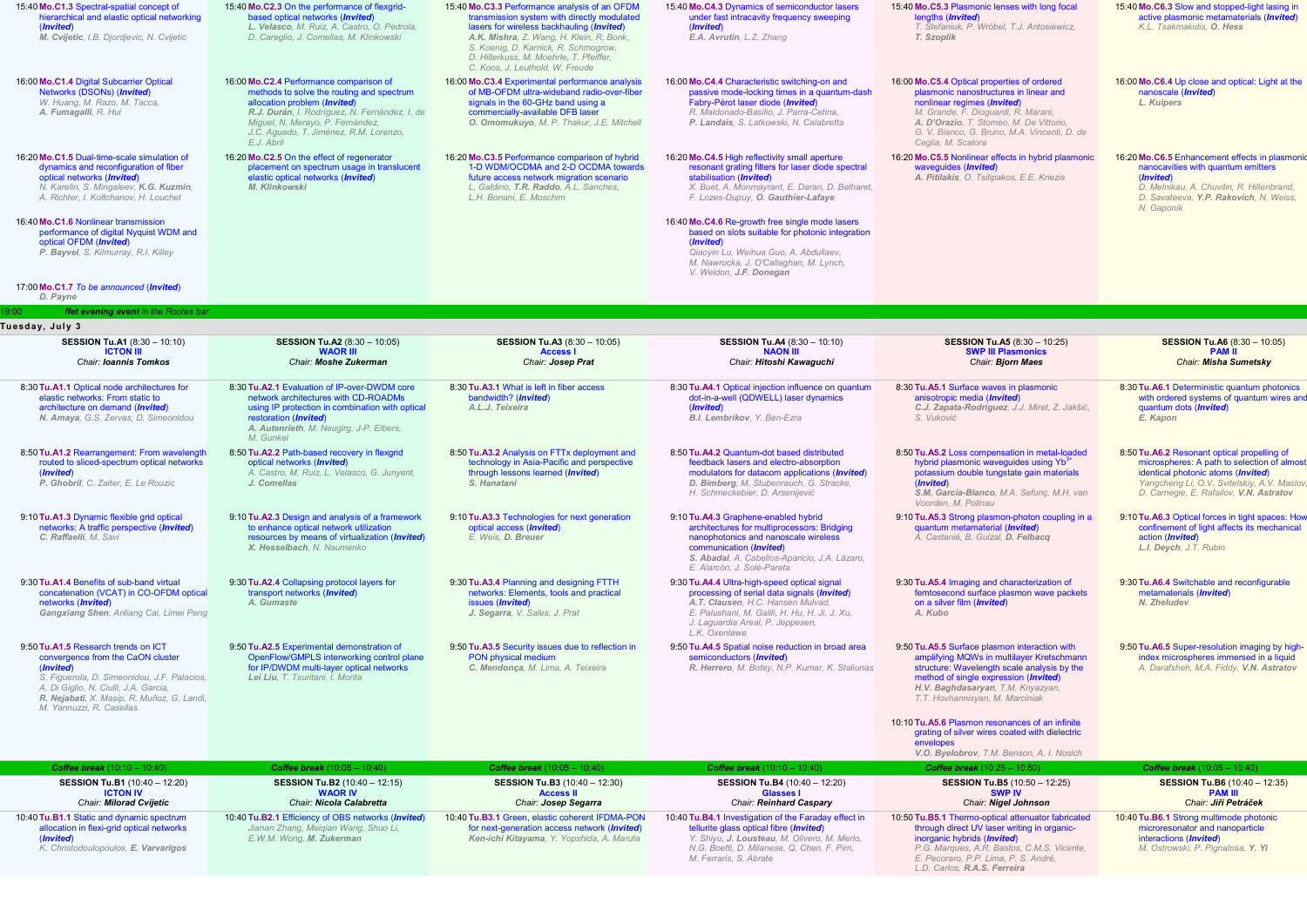11:00 **Tu.B6.2** Optical bottle microresonators: Cleaning-up the spectral mess (*Invited*) *M.N. Zervas*

11:20 **Tu.B6.3** Axially symmetric modeling of dielectric pillbox resonators (*Invited*) *A. Vukovic, T.M. Benson, P. Sewell, V. Bulygin, A. Nosich*

# scribing for CdTe and CIGS solar cells

11:40 **Tu.B6.4** Progress in the surface nanoscale axial photonics (SNAP) (*Invited*) *M. Sumetsky*

| 11:00 Tu.B1.2 Software-defined optical OFDM<br>transmission systems: Enabling elasticity<br>in the data plane (Invited)<br>M. Svaluto Moreolo, J.M. Fàbrega,<br>L. Nadal, F.J. Vilchez                          | 11:00 Tu.B2.2 Implementation of an OBS access<br>node supporting multiple services (Invited)<br>V. Lopez, S. Lopez-Buedo, J. Aracil,<br>G. Zervas, Yixuan Qin, D. Simeonidou,<br>J. Fernandez-Palacios                | 11:00 Tu.B3.2 OFDMA based PONs with reduced<br>hardware requirements through advanced<br>signal processing (Invited)<br>C. Ruprecht, W. Rosenkranz                                                                                                                                 | 11:00 Tu.B4.2 Dispersion tailoring in chalcogenide<br>slot waveguides, slot arrays and bandgap<br>structures (Invited)<br>E.A. Romanova, A. Konyukhov, Y. Kuzutkina,<br>A. Melnikov                                   | 11:10 Tu.B5.2 Laser-induced periodic surface<br>structures (LIPSS) on polymer surfaces<br>(Invited)<br>J. Heitz, B. Reisinger, M. Fahrner,<br>C. Romanin, J. Siegel, V. Svorcik                                  | 11:00 Tu.B6.2 Optical bottle microre<br>Cleaning-up the spectral mess<br><b>M.N. Zervas</b>                                     |
|-----------------------------------------------------------------------------------------------------------------------------------------------------------------------------------------------------------------|-----------------------------------------------------------------------------------------------------------------------------------------------------------------------------------------------------------------------|------------------------------------------------------------------------------------------------------------------------------------------------------------------------------------------------------------------------------------------------------------------------------------|-----------------------------------------------------------------------------------------------------------------------------------------------------------------------------------------------------------------------|------------------------------------------------------------------------------------------------------------------------------------------------------------------------------------------------------------------|---------------------------------------------------------------------------------------------------------------------------------|
| 11:20 Tu.B1.3 Implementation and validation<br>aspects of network resource provisioning<br>module for the future Internet IIP initiative<br>(Invited)<br>J. Gozdecki, M. Kantor, K. Wajda,<br>W. Molisz, J. Rak | 11:20 Tu.B2.3 Towards a resource-aware<br>scheduling framework for cost optimization in<br>future media infrastructures deployed over<br>optical networks (Invited)<br><b>O-D. Ntofon.</b> D.K. Hunter. D. Simeonidou | 11:20 Tu.B3.3 An OFDMA-PON with non-<br>preselected independent ONU sources and<br>centralized feedback wavelength control:<br>Dimensioning and experimental results<br>(Invited)<br>I. Cano, M.C. Santos, X. Escayola, V. Polo,<br>J. Prat. E. Giacoumidis, C. Kachris, I. Tomkos | 11:20 Tu.B4.3 Modelling of chalcogenide glass fibre<br>lasers for MIR generation (Invited)<br>S. Sujecki, L. Sojka, Z. Tang, T.M. Benson,<br>A.B. Seddon, E. Barney, D. Furniss, E. Beres-<br>Pawlik                  | 11:30 Tu.B5.3 Femtosecond laser assisted multi-ion<br>implantation in dielectrics ( <b>Invited</b> )<br>G. Jose, T.T. Fernandez, P. Steenson, A. Jha                                                             | 11:20 Tu.B6.3 Axially symmetric mo<br>dielectric pillbox resonators (In<br>A. Vukovic, T.M. Benson, P.<br>V. Bulygin, A. Nosich |
| 11:40 Tu.B1.4 Virtual network embedding in<br>optical infrastructures (Invited)<br>A. Pagès, J. Perelló, S. Spadaro                                                                                             | 11:40 Tu.B2.4 On the design of novel multicasting<br>processes: Carrier Ethernet and WDM<br>(Invited)<br>D. Siracusa, G. Maier, A. Valenti, F. Matera                                                                 | 11:40 Tu.B3.4 Linearization techniques of electro-<br>optical converters for multi-format OFDM-<br>based PONs (Invited)<br>A. Cartaxo, T. Alves, F. Carvalho,<br>J. Morgado                                                                                                        | 11:40 Tu.B4.4 Optical properties of<br>metallophthalocyanine compounds thin films<br>(Invited)<br>A. Zawadzka, P. Płóciennik, J. Strzelecki,<br>Z. Łukasiak, A. Korcala, K. Bartkiewicz,<br>M. Pranaitis, B. Sahraoui | 11:50 Tu.B5.4 Optimization of pulsed fiber laser<br>scribing for CdTe and CIGS solar cells<br>(Invited)<br>S. Selleri, A. Bosio, A. Cucinotta, M. Sozzi,<br>D. Menossi, Y. Hernandez, A. Bertrand.<br>C. Duterte | 11:40 Tu.B6.4 Progress in the surfact<br>axial photonics (SNAP) (Invite<br><b>M. Sumetsky</b>                                   |
| 12:00 Tu.B1.5 Dynamic setup of multi-granular<br>services over next-generation OTN/DWDM<br>networks: Blocking versus add/drop port<br>usage ( <i>Invited</i> )<br>J. Pedro, J. Santos, R.M. Morais              | 12:00 Tu.B2.5 Dynamic optical burst grooming in<br><b>OBS networks</b><br>W. Abdallah, N. Boudriga                                                                                                                    | 12:00 Tu.B3.5 Upstream performance improvement<br>of low cost 10Gb/s ONUs with centralized<br><b>OLT</b> equalizer and FEC<br>I. Cano, S. Porto, A. Naughton, P. Ossieur,<br>P.D. Townsend, J.A. Lázaro, J. Prat                                                                   | 12:00 Tu.B4.5 Azochromophore isomerization<br>dynamics: From monomers to polymers<br>(Invited)<br>G. Seniutinas, T. Malinauskas,<br>R. Tomašiūnas, R. Petruškevičius, I. Petrikytė,<br>V. Getautis                    | 12:10 Tu.B5.5 Enhanced broadband optical<br>absorption from nanostructured nickel thin-<br>films for solar energy applications<br>N. Ahmad, J. Stokes, N.A. Fox, M. Teng,<br>M.J. Cryan                          | 12:00 Tu.B6.5 Localized near-field a<br>far-field for surface photonics<br>M. Terakawa, M. Obara                                |
|                                                                                                                                                                                                                 |                                                                                                                                                                                                                       | 12:15 Tu.B3.6 Symmetric 10Gb/s transmission with<br>IM-IM remodulation in extended WDM PONs<br>N.B. Pavlović, A. Teixeira                                                                                                                                                          |                                                                                                                                                                                                                       |                                                                                                                                                                                                                  | 12:20 Tu.B6.6 Light scattering from<br>microdisks<br>D. McCloskey, John F. Doneg                                                |
| <b>Lunch break</b> $(12:20 - 14:30)$                                                                                                                                                                            | <b>Lunch break</b> $(12:15 - 14:30)$                                                                                                                                                                                  | <b>Lunch break</b> $(12:30 - 14:30)$                                                                                                                                                                                                                                               | <b>Lunch break</b> $(12:20 - 14:30)$                                                                                                                                                                                  | <b>Lunch break</b> $(12:25 - 14:30)$                                                                                                                                                                             | <b>Lunch break</b> $(12:35 - 14:30)$                                                                                            |
| POSTER Session (13:00 - 14:30 Tuesday, July 3)<br>V. Garcia-Munoz, J. Domenech, R. Baños, W. Amaya, D. Pastor                                                                                                   | Tu.P.1 Design equations of flat top super structured fibre Bragg gratings for WDM-coherent direct sequence OCDMA                                                                                                      |                                                                                                                                                                                                                                                                                    |                                                                                                                                                                                                                       |                                                                                                                                                                                                                  |                                                                                                                                 |
| R. Baños, D. Pastor, W. Amaya, V. Garcia-Munoz                                                                                                                                                                  | Tu.P.2 Chromatic dispersion tolerant coherent DS-OCDMA encoding based on SSFBG devices                                                                                                                                |                                                                                                                                                                                                                                                                                    |                                                                                                                                                                                                                       |                                                                                                                                                                                                                  |                                                                                                                                 |
| M. Chochol, J.M. Fabrega, M. Svaluto Moreolo, G. Junyent                                                                                                                                                        | Tu.P.3 Optical filter cascading effects in a phase modulated coherent optical OFDM transmission system based on Hartley transform                                                                                     |                                                                                                                                                                                                                                                                                    |                                                                                                                                                                                                                       |                                                                                                                                                                                                                  |                                                                                                                                 |
| Tu.P.4 Embedded modulable self-tuning cavity for WDM-PON transmitter<br>P. Parolari, L. Marazzi, M. Brunero, P. Galli, G. Gavioli, M. Martinelli                                                                |                                                                                                                                                                                                                       |                                                                                                                                                                                                                                                                                    |                                                                                                                                                                                                                       |                                                                                                                                                                                                                  |                                                                                                                                 |
| M. Jaworski, M. Klinkowski                                                                                                                                                                                      | Tu.P.5 Accurate calculation of FWM noise power for ultra-dense phase modulated optical systems                                                                                                                        |                                                                                                                                                                                                                                                                                    |                                                                                                                                                                                                                       |                                                                                                                                                                                                                  |                                                                                                                                 |
| A.J. Almeida, N.A. Silva, P.S. André, A.N. Pinto                                                                                                                                                                | Tu.P.6 Impact of FWM process on the statistics of a co-propagating quantum signal in a WDM lightwave system                                                                                                           |                                                                                                                                                                                                                                                                                    |                                                                                                                                                                                                                       |                                                                                                                                                                                                                  |                                                                                                                                 |
| Bo Dai. S. Shimizu. Xu Wang. N. Wada                                                                                                                                                                            | Tu.P.7 Supercontinuum based optical thresholder assisted all-optical modulation format conversion from RZ-DQPSK to RZ-OOK                                                                                             |                                                                                                                                                                                                                                                                                    |                                                                                                                                                                                                                       |                                                                                                                                                                                                                  |                                                                                                                                 |
| Tzu-Yung Lin, R.J. Green, P.B. O'Connor                                                                                                                                                                         | Tu.P.8 Use of optical receiver circuit design techniques in a transimpedance preamplifier for high performance mass spectrometry                                                                                      |                                                                                                                                                                                                                                                                                    |                                                                                                                                                                                                                       |                                                                                                                                                                                                                  |                                                                                                                                 |
| Tu.P.9 Novel asymmetrical filtered 40 Gb/s NRZ-DPSK receiver design in a 50GHz grid<br>O.A. Olubodun. N.J. Doran                                                                                                |                                                                                                                                                                                                                       |                                                                                                                                                                                                                                                                                    |                                                                                                                                                                                                                       |                                                                                                                                                                                                                  |                                                                                                                                 |
| O.A. Olubodun, N.J Doran                                                                                                                                                                                        | Tu.P.10 Performance impact of asymmetric filtered 40Gb/s RZ DPSK system - Tight optical filtering considerations                                                                                                      |                                                                                                                                                                                                                                                                                    |                                                                                                                                                                                                                       |                                                                                                                                                                                                                  |                                                                                                                                 |
| D. Seyringer                                                                                                                                                                                                    | Tu.P.11 Design and simulation of 128-channel 10 GHz AWG for ultra-dense wavelength division multiplexing                                                                                                              |                                                                                                                                                                                                                                                                                    |                                                                                                                                                                                                                       |                                                                                                                                                                                                                  |                                                                                                                                 |
| Tu.P.12 Photonic services<br>J. Vojtěch, V. Smotlacha, S. Šíma, P. Škoda<br>Z. Vujicic, N.B. Pavlović, A. Teixeira                                                                                              | Tu.P.13 Optical filtering optimization for NRZ coding format in RSOA-based DWDM PON                                                                                                                                   |                                                                                                                                                                                                                                                                                    |                                                                                                                                                                                                                       |                                                                                                                                                                                                                  |                                                                                                                                 |
| A. Yazdani, S. Sallent, D. Rincón, M. Noshad                                                                                                                                                                    | Tu.P.14 Study of the optimum pulse-width of clock signal in optical AND gates for application in ultra-fast OTDM networks                                                                                             |                                                                                                                                                                                                                                                                                    |                                                                                                                                                                                                                       |                                                                                                                                                                                                                  |                                                                                                                                 |
| M.L.F. Abbade, L. Galdino, N.S. Ribeiro, J.D. Marconi, L.H. Bonani, E. Moschim                                                                                                                                  | Tu.P.15 An all-optical OCDMA encoder with simultaneous signal regeneration based on cross-gain modulation in semiconductor optical amplifiers                                                                         |                                                                                                                                                                                                                                                                                    |                                                                                                                                                                                                                       |                                                                                                                                                                                                                  |                                                                                                                                 |
| L.H. Bonani                                                                                                                                                                                                     | Tu.P.16 Performance evaluation of optical burst switched mesh networks with localized functional resources                                                                                                            |                                                                                                                                                                                                                                                                                    |                                                                                                                                                                                                                       |                                                                                                                                                                                                                  |                                                                                                                                 |
| J.L. Wei, L. Geng, D.G. Cunningham, R.V. Penty, I.H. White                                                                                                                                                      | Tu.P.17 Comparisons between Gigabit NRZ, CAP and optical OFDM systems over FEC enhanced POF links using LEDs                                                                                                          |                                                                                                                                                                                                                                                                                    |                                                                                                                                                                                                                       |                                                                                                                                                                                                                  |                                                                                                                                 |
| I. Aldaya, G. Campuzano, G. Castañón                                                                                                                                                                            | Tu.P.18 Generation of OFDM signals in the 60 GHz band using the sideband injection locking technique for radio over fiber                                                                                             |                                                                                                                                                                                                                                                                                    |                                                                                                                                                                                                                       |                                                                                                                                                                                                                  |                                                                                                                                 |
| D. Bento, M.C.R. Medeiros, P. Laurêncio                                                                                                                                                                         | Tu.P.19 Performance comparison between single and dual-arm MZM in 60 GHz OFDM-RoF system with OSSB modulation                                                                                                         |                                                                                                                                                                                                                                                                                    |                                                                                                                                                                                                                       |                                                                                                                                                                                                                  |                                                                                                                                 |
| A. Elberjaoui Yakzan, R.J. Green, E.L. Hines                                                                                                                                                                    | Tu.P.20 A genetic algorithm-based selection of a transmission wavelength in the LOS optical wireless channel                                                                                                          |                                                                                                                                                                                                                                                                                    |                                                                                                                                                                                                                       |                                                                                                                                                                                                                  |                                                                                                                                 |
| K. Bartkiewicz, Z. Łukasiak, A. Zawadzka, P. Płóciennik, A. Korcala                                                                                                                                             | Tu.P.21 Optical properties of Al <sub>2</sub> O <sub>3</sub> thin films on quartz glass substrate, prepared by sol-gel method                                                                                         |                                                                                                                                                                                                                                                                                    |                                                                                                                                                                                                                       |                                                                                                                                                                                                                  |                                                                                                                                 |
| Tu.P.22 Evaluation of the temperature increase on the fiber fuse effect end point<br>F. Domingues, A. Rocha, A.R. Frias, P. André                                                                               |                                                                                                                                                                                                                       |                                                                                                                                                                                                                                                                                    |                                                                                                                                                                                                                       |                                                                                                                                                                                                                  |                                                                                                                                 |
| Tu.P.23 Design of a lithium niobate 2D E-field photonic probe<br>C. Ciminelli, F. Dell'Olio, M.N. Armenise                                                                                                      |                                                                                                                                                                                                                       |                                                                                                                                                                                                                                                                                    |                                                                                                                                                                                                                       |                                                                                                                                                                                                                  |                                                                                                                                 |

12:00 **Tu.B6.5** Localized near-field and scattered far-field for surface photonics (*Invited*) *M. Terakawa, M. Obara*

12:20 **Tu.B6.6** Light scattering from silicon nitride microdisks *D. McCloskey, John F. Donegan*

**Tu.P.24** Highly birefringent microstructured neodymium doped fiber

*L. Sojka, L. Pajewski, M. Pilszak, P. Mergo, D. Furniss, A. Seddon, T. M. Benson, S. Sujecki, E. Beres-Pawlik*

### **1** duced periodic surface ) on polymer surfaces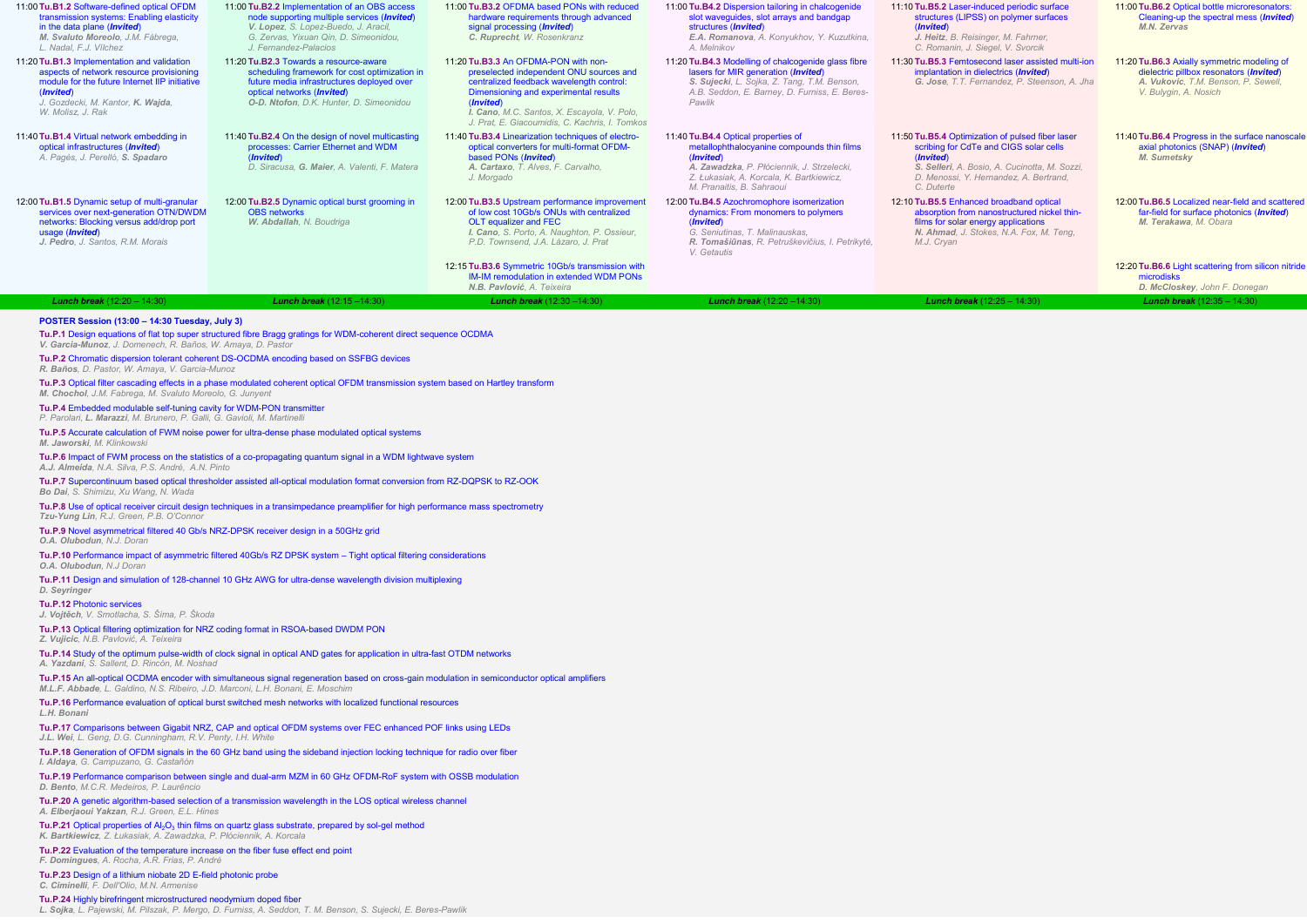#### **SEDS** (14:30 – 16:10) **SWP V** *Chair: Emmanouil Kriezis*

#### nethods for 3D modelling of nic structures (*Invited*) *J. Čtyroký, P. Kwiecien, I. Richter, J. Petráček, J. Luksch*

#### **SESSION Tu.C6** (14:30 – 16:05) **PAM IV**  *Chair: Yury Rakovich*

14:30 **Tu.C6.1** Multiple ring resonators in optical gyroscopes (*Invited*) *C. Ciminelli, C.E. Campanella, F. Dell'Olio, C.M. Campanella, M.N. Armenise*

### **15** e meshing for optical resonators (*Invited*) *S. Cole, P. Sewell, A. Vukovic, T.M. Benson*

14:50 **Tu.C6.2** A photonic nano-structuring approach to increase energy harvesting for organic photovoltaic cells (*Invited*) *J. Martorell*

| Hojeong Kwak, Younghoon Shin, Songky Moon, Kyungwon An                                                                                                                                                              | Tu.P.25 Unperturbed-basis mode interactions via resonance chains in a deformed microcavity                                                                                                                                                                                                  |                                                                                                                                                                                                  |                                                                                                                                                                                                                                                            |                                                                                                                                                                                                                      |                                                                                                                                                                                              |
|---------------------------------------------------------------------------------------------------------------------------------------------------------------------------------------------------------------------|---------------------------------------------------------------------------------------------------------------------------------------------------------------------------------------------------------------------------------------------------------------------------------------------|--------------------------------------------------------------------------------------------------------------------------------------------------------------------------------------------------|------------------------------------------------------------------------------------------------------------------------------------------------------------------------------------------------------------------------------------------------------------|----------------------------------------------------------------------------------------------------------------------------------------------------------------------------------------------------------------------|----------------------------------------------------------------------------------------------------------------------------------------------------------------------------------------------|
| D. Savateeva, D. Melnikau, Y.P. Rakovich                                                                                                                                                                            | Tu.P.26 Observation of whispering gallery modes and directional emission from spherical microcavities integrated with TTBC dye J-aggregates                                                                                                                                                 |                                                                                                                                                                                                  |                                                                                                                                                                                                                                                            |                                                                                                                                                                                                                      |                                                                                                                                                                                              |
| Tu.P.27 Radial polarization of periodically focused modes in chains of dielectric spheres<br>A. Darafsheh, V.N. Astratov                                                                                            |                                                                                                                                                                                                                                                                                             |                                                                                                                                                                                                  |                                                                                                                                                                                                                                                            |                                                                                                                                                                                                                      |                                                                                                                                                                                              |
| <b>M. Lucki</b> . D. Jiruse. S. Kraus                                                                                                                                                                               | Tu.P.28 Single-material submicron microstructured fibres for broadband applications in exact slope compensation or zero-dispersion propagation                                                                                                                                              |                                                                                                                                                                                                  |                                                                                                                                                                                                                                                            |                                                                                                                                                                                                                      |                                                                                                                                                                                              |
| Tu.P.29 Asymmetric transmission through diffraction-free optically linear metamaterials<br>M. Stolarek, A. Pastuszczak, R. Kotyński                                                                                 |                                                                                                                                                                                                                                                                                             |                                                                                                                                                                                                  |                                                                                                                                                                                                                                                            |                                                                                                                                                                                                                      |                                                                                                                                                                                              |
| A. Eddiai, M. Meddad, A. Hajjaji, D. Guyomar, Y. Boughaleb, B. Sahraoui                                                                                                                                             | Tu.P.30 Mechanical effect on the performance of electrostrictive polymers for energy harvesting                                                                                                                                                                                             |                                                                                                                                                                                                  |                                                                                                                                                                                                                                                            |                                                                                                                                                                                                                      |                                                                                                                                                                                              |
|                                                                                                                                                                                                                     | Tu.P.31 Diffusion of Ag dimer on Cu (110) by dissociation-reassociation and concerted jump processes                                                                                                                                                                                        |                                                                                                                                                                                                  |                                                                                                                                                                                                                                                            |                                                                                                                                                                                                                      |                                                                                                                                                                                              |
| K. Sbiaai, Y. Boughaleb, JY. Raty, A. Hajjaji, A. Arabaoui, A. Kara, B. Sahraoui<br>Tu.P.32 Dispersion of linear and nonlinear refractive index in chalcogenide glass                                               |                                                                                                                                                                                                                                                                                             |                                                                                                                                                                                                  |                                                                                                                                                                                                                                                            |                                                                                                                                                                                                                      |                                                                                                                                                                                              |
|                                                                                                                                                                                                                     | Y. Kuzutkina, A. Melnikov, E. Romanova, V. Kochubey, N.S. Abdel-Moneim, D. Furniss, A. Seddon<br>Tu.P.33 Investigation on the nonlinear optical properties and luminescence for thin films based on Sn-doped In <sub>2</sub> O <sub>3</sub> prepared by the reactive chemical pulverization |                                                                                                                                                                                                  |                                                                                                                                                                                                                                                            |                                                                                                                                                                                                                      |                                                                                                                                                                                              |
|                                                                                                                                                                                                                     | Z. Sofiani, M. Addou, K. Bahedi, M. El Jouad, M. Makha, S. Bayoud, N. Fellahi, B. Sahraoui, J. Ebothe<br>Tu.P.34 A gallium nitride distributed Bragg reflector cavity for integrated photonics applications                                                                                 |                                                                                                                                                                                                  |                                                                                                                                                                                                                                                            |                                                                                                                                                                                                                      |                                                                                                                                                                                              |
| S. Perrone, C. Masoller, R. Vilaseca                                                                                                                                                                                | N.A. Hueting, J. R. Pugh, E. Engin, A. Md Zain, A. Sarua, P.J. Heard, T. Wang, M.J. Cryan<br>Tu.P.35 All optical implementation of a stochastic logic gate using a VCSEL with external optical injection                                                                                    |                                                                                                                                                                                                  |                                                                                                                                                                                                                                                            |                                                                                                                                                                                                                      |                                                                                                                                                                                              |
| A. Rashedi, Y.S. Kavian, A. Mahani, O. Strobel                                                                                                                                                                      | Tu.P.36 Evolutionary algorithms for solving routing and wavelength assignment problem in optical networks: A comparative study                                                                                                                                                              |                                                                                                                                                                                                  |                                                                                                                                                                                                                                                            |                                                                                                                                                                                                                      |                                                                                                                                                                                              |
| P. Almeida, H. Silva                                                                                                                                                                                                | Tu.P.37 Expressions of the chirp parameter components for intensity modulation with a dual-electrode Mach-Zehnder modulator                                                                                                                                                                 |                                                                                                                                                                                                  |                                                                                                                                                                                                                                                            |                                                                                                                                                                                                                      |                                                                                                                                                                                              |
| Tu.P.38 Safety of helicopter transport by means of remote sensing<br>A. Ananenkov, V. Nuzhdin, V. Rastorguev, P. Sokolov, V. Schneider                                                                              |                                                                                                                                                                                                                                                                                             |                                                                                                                                                                                                  |                                                                                                                                                                                                                                                            |                                                                                                                                                                                                                      |                                                                                                                                                                                              |
| <b>SESSION Tu.C1</b> $(14:30 - 16:10)$<br><b>ICTON V</b><br><b>Chair: Milorad Cvijetic</b>                                                                                                                          | <b>SESSION Tu.C2</b> $(14:30 - 16:20)$<br><b>RONEXT</b><br>Chair: Paolo Monti                                                                                                                                                                                                               | <b>SESSION Tu.C3</b> $(14:30 - 16:10)$<br><b>Access III</b><br>Chair: Ken-ichi Kitayama                                                                                                          | <b>SESSION Tu.C4 (14:30 - 16:05)</b><br><b>Glasses II</b><br>Chair: Sławomir Sujecki                                                                                                                                                                       | <b>SESSION Tu.C5</b> $(14:30 - 16:10)$<br><b>SWP V</b><br><b>Chair: Emmanouil Kriezis</b>                                                                                                                            | <b>SESSION Tu.C6 (14:30)</b><br><b>PAM IV</b><br><b>Chair: Yury Rakov</b>                                                                                                                    |
| 14:30 Tu.C1.1 Optical quantization for 6bit                                                                                                                                                                         | 14:30 Tu.C2.1 Flexible bandwidth and bit-rate                                                                                                                                                                                                                                               | 14:30 Tu.C3.1 MAC protocol requirements for                                                                                                                                                      | 14:30 Tu.C4.1 Raman gain in a niobiosilicate glasses                                                                                                                                                                                                       | 14:30 Tu.C5.1 Time domain models of thin dielectric                                                                                                                                                                  | 14:30 Tu.C6.1 Multiple ring resonate                                                                                                                                                         |
| photonic A/D conversion (Invited)<br>T. Konishi, K. Takahashi, H. Matsui,<br>T. Satoh                                                                                                                               | programmability in future optical networks<br>(Invited)<br><b>B. Teipen, H. Griesser, M.H. Eiselt</b>                                                                                                                                                                                       | OFDMA-PONs (Invited)<br>Wansu Lim, M. Milosavljevic, A. Gliwan,<br>P. Kourtessis, J.M. Senior                                                                                                    | (Invited)<br>L. Sirleto, P. Pernice, A. Vergara, A. Aronne,<br>E. Fanelli, G.C. Righini                                                                                                                                                                    | layers ( <i>Invited</i> )<br><b>P. Sewell</b> , A. Vukovic, T.M. Benson, Xuesong<br>Meng                                                                                                                             | gyroscopes ( <b>Invited</b> )<br>C. Ciminelli, C.E. Campanella<br>C.M. Campanella, M.N. Arme                                                                                                 |
| 14:50 Tu.C1.2 Sub-banding DSP for flexible<br>optical transceivers (Invited)<br>M. Nazarathy, A. Tolmachev, S. Ben-Ezra                                                                                             | 14:50 Tu.C2.2 Selecting the best locations for data<br>centers in resilient optical grid/cloud<br>dimensioning ( <i>Invited</i> )<br>B. Jaumard, A. Shaikh, C. Develder                                                                                                                     | 14:50 Tu.C3.2 QoS mapping for LTE backhauling<br>over OFDMA-PONs (Invited)<br>Wansu Lim, M. Milosavljevic, P. Kourtessis,<br>J.M. Senior                                                         | 14:50 Tu.C4.2 Polymer optical fiber amplifiers<br>(Invited)<br>R. Caspary, S. Schütz, S. Möhl, A. Cichosch,<br>H-H. Johannes, W. Kowalsky                                                                                                                  | 14:50 Tu.C5.2 Modal methods for 3D modelling of<br>advanced photonic structures (Invited)<br>J. Čtyroký, P. Kwiecien, I. Richter,<br>J. Petráček, J. Luksch                                                          | 14:50 Tu.C6.2 A photonic nano-stru<br>approach to increase energy I<br>organic photovoltaic cells (Inv<br>J. Martorell                                                                       |
| 15:10 Tu.C1.3 Flexible optical receivers ( <i>Invited</i> )<br>A.N. Pinto, F.P. Guiomar                                                                                                                             | 15:10 Tu.C2.3 A path protection algorithm based on<br>OSNR for all-optical networks with<br>wavelength sharing limitation (Invited)<br>R.C. Freitas, E.C.O. Santos, D.A.R. Chaves,<br>H.A. Pereira, C.J.A. Bastos-Filho,<br>J.F. Martins-Filho                                              | 15:10 Tu.C3.3 Wavelength switched hybrid<br>TDMA/WDM (TWDM) PON: A flexible next-<br>generation optical access solution (Invited)<br>A. Dixit, B. Lannoo, D. Colle, M. Pickavet,<br>P. Demeester | 15:10 Tu.C4.3 Biomimetically reinforced transparent<br>nanostructures fabricated by pulsed laser<br>deposition ( <i>Invited</i> )<br>T.T. Fernandez, Zhanxiang Zhao, G. Jose,<br>M. Pasha, M. Irannejad, P. Steenson, A. Jha                               | 15:10 Tu.C5.3 Nonlinear acousto-optical diffraction<br>by surface and bulk standing acoustic waves<br>(Invited)<br>I.L. Lyubchanskii, N.A. Shevchenko,<br>N.N. Dadoenkova, F.F.L. Bentivegna,<br>Y.P. Lee, T. Rasing | 15:10 Tu.C6.3 Partially coherent light<br>with nano objects (Invited)<br><b>M. Premaratne</b>                                                                                                |
| 15:30 Tu.C1.4 Phase noise performance of the<br>multilevel interferometric direct detection<br>receivers (Invited)<br>K.G. Kuzmin, N. Karelin, A. Richter,<br>I. Koltchanov, H. Louchet                             | 15:30 Tu.C2.4 Coexistence of advance and<br>immediate reservation in WDM networks:<br>Some RWA strategies (Invited)<br>A. Muhammad, R. Forchheimer                                                                                                                                          | 15:30 Tu.C3.4 Efficient resource management via<br>dynamic bandwidth sharing in a WDM-PON<br>ring-based architecture (Invited)<br>K. Ramantas, K. Vlachos, G. Ellinas,<br>A. Hadjiantonis        | 15:30 Tu.C4.4 Femtosecond laser direct-written<br>microstructured wavequides in passive as well<br>as in novel active glasses ( <i>Invited</i> )<br>A. Fuerbach, S. Gross, M. Alberich.<br>D. Lancaster, H. Ebendorff-Heidepriem,<br>T. Monro, M. Withford | 15:30 Tu.C5.4 Reflection of a spatial-temporal Airy<br>pulse from a layer ( <b>Invited</b> )<br>A. Nerukh, D. Zolotariov, D. Nerukh,<br>T.M. Benson                                                                  | 15:30 Tu.C6.4 Simulation of high-Q<br>with 1D photonic gap (Invited<br>J. Petráček, B. Maes, S. Burd<br>P. Kwiecien, I. Richter                                                              |
| 15:50 Tu.C1.5 Digital subcarrier cross-connects<br>(DSXCs) ( <b>Invited</b> )<br>Rongging Hui, Yuanyuan Zhang,<br>M. Hameed, Wanjun Huang, M. Razo,<br>M. Tacca, A. Fumagalli                                       | 15:50 Tu.C2.5 Availability analysis of optical cross-<br>connect implemented by architecture on<br>demand<br>M. Džanko, B. Mikac, N. Amaya-Gonzalez,<br>G.S. Zervas, D. Simeonidou                                                                                                          | 15:50 Tu.C3.5 On wavelength blocking for XG-PON<br>coexistence with GPON and WDM-PON<br>networks ( <b>Invited</b> )<br>J. Müllerová, D. Korček, M. Dado                                          | 15:50 Tu.C4.5 Thermal regimes in optical glass<br>modification by the ultra-short laser pulses<br>A. Konyukhov, A. Melnikov, E. Romanova,<br>A. Mouskeftaras, S. Guizard                                                                                   | 15:50 Tu.C5.5 Adaptive meshing for optical<br>resonators (Invited)<br>S. Cole, P. Sewell, A. Vukovic, T.M. Benson                                                                                                    | 15:50 Tu.C6.5 A new photonic atom<br>silicon nanocavities with stron<br>resonances in the optical region<br>Lei Shi, U. Tuzer, E. Xifré-Pé.<br>R. Fenollosa, F.J. García de A<br>F. Mesequer |
|                                                                                                                                                                                                                     | 16:05 Tu.C2.6 On the exponential assumption for<br>the time-to-repair in optical network<br>availability analysis<br>R.B.R. Lourenço, D.A.A. Mello                                                                                                                                          |                                                                                                                                                                                                  |                                                                                                                                                                                                                                                            |                                                                                                                                                                                                                      |                                                                                                                                                                                              |
| <b>Coffee break</b> (16:10 -16:40)                                                                                                                                                                                  | <b>Coffee break</b> (16:20 -16:50)                                                                                                                                                                                                                                                          | <b>Coffee break</b> (16:10 -16:40)                                                                                                                                                               | <b>Coffee break</b> (16:05 -16:30)                                                                                                                                                                                                                         | Coffee break (16:10 -16:40)                                                                                                                                                                                          | Coffee break (16:05 -16:30)                                                                                                                                                                  |
| <b>SESSION Tu.D1</b> (16:40 - 18:20)<br><b>ICTON VI</b><br>Chair: Michela Svaluto Moreolo                                                                                                                           | <b>SESSION Tu.D2</b> (16:50 - 18:10)<br><b>MARS</b><br>Chair: Antonio Teixeira                                                                                                                                                                                                              | <b>SESSION Tu.D3</b> (16:40 - 18:20)<br><b>CTSI</b><br>Chair: Otto Strobel                                                                                                                       | <b>SESSION Tu.D4</b> (16:30 - 18:00)<br>Chair: Eszter Udvary                                                                                                                                                                                               | <b>SESSION Tu.D5</b> (16:40 - 18:20)<br><b>SWP VI</b><br><b>Chair: Trevor Benson</b>                                                                                                                                 | <b>SESSION Tu.D6 (16:30)</b><br><b>ESPC II</b><br>Chair: Toshihiko B                                                                                                                         |
| 16:40 Tu.D1.1 Optimized PLI-aware virtual<br>optical network composition (Invited)<br>S. Peng, R. Nejabati, E. Escalona,<br>D. Simeonidou, A. Tzanakaki,<br>M. Anastasopoulos, K. Georgakilas                       | 16:50 Tu.D2.1 National broadband networks:<br>Enlightening the future of nations (Invited)<br>F. Jaffer, B.H.L. Lee                                                                                                                                                                         | 16:40 Tu.D3.1 Networks in automotive systems:<br>The potential for optical wireless integration<br>(Invited)<br>R.J. Green, Z. Rihawi, Z.A. Mutalip,<br>M.S. Leeson, M.D. Higgins                | 16:30 Tu.D4.1 Recent implementations of fiber and<br>integrated tunable microwave photonics filters<br>(Invited)<br>J. Sancho, J. Lloret, S. Sales, J. Capmany,<br>N. Primerov, L. Thévenaz                                                                | 16:40 Tu.D5.1 Recent advances for high-efficiency<br>sources of single photons based on photonic<br>nanowires (Invited)<br>J.M. Gérard. J. Claudon. M. Munsch. J.<br>Bleuse, N. Gregersen                            | 16:30 Tu.D6.1 Recent progress in n<br>optomechanics in micro/nano-<br>optical fibers ( <b>Invited</b> )<br>Myeong Soo Kang, A. Butsci<br>P.St.J. Russell                                     |
| 17:00 Tu.D1.2 Multi-core, multi-band and multi-<br>dimensional cognitive optical network: An<br>architecture on demand approach (Invited)<br>G. Zervas. K. Banias. B. Rahimzadeh<br>Rofoee, N. Amaya, D. Simeonidou | 17:10 Tu.D2.2 Network architectures for CPRI<br>backhauling (Invited)<br>A. Lometti, C. Colombo, S. Frigerio,<br>V. Sestito                                                                                                                                                                 | 17:00 Tu.D3.2 FlexRay™ electrical physical layer:<br>Theory, components and examples ( <i>Invited</i> )<br>J. Minuth                                                                             | 16:50 Tu.D4.2 Analog filtered links: An unifying<br>approach for microwave photonic systems<br>(Invited)<br>I. Gasulla, J. Capmany                                                                                                                         | 17:00 Tu.D5.2 Spectrum of the cavity-QED<br>microlaser: Quantum frequency pulling<br>(Invited)<br>Kyungwon An                                                                                                        | 16:50 Tu.D6.2 Nonlinear semicondu<br>crystal waveguides (Invited)<br>I. Cestier, A. Willinger, V. Eck<br>G. Eisenstein, S. Combrié, A.                                                       |

15:10 **Tu.C6.3** Partially coherent light interaction with nano objects (*Invited*) *M. Premaratne*

15:30 **Tu.C6.4** Simulation of high-*Q* nanocavities with 1D photonic gap (*Invited*) *J. Petráček, B. Maes, S. Burger, J. Luksch, P. Kwiecien, I. Richter*

15:50 **Tu.C6.5** A new photonic atom: Submicron silicon nanocavities with strong magnetic resonances in the optical region *Lei Shi, U. Tuzer, E. Xifré-Pérez, R. Fenollosa, F.J. García de Abajo, F. Meseguer*

**SESSION Tu.D6** (16:30 – 18:30) **ESPC II**  *Chair: Toshihiko Baba*

16:30 **Tu.D6.1** Recent progress in nonlinear optomechanics in micro/nano-structured optical fibers (*Invited*) *Myeong Soo Kang, A. Butsch, P.St.J. Russell*

16:50 **Tu.D6.2** Nonlinear semiconductor photonic crystal waveguides (*Invited*) *I. Cestier, A. Willinger, V. Eckhouse, G. Eisenstein, S. Combrié, A. De Rossi*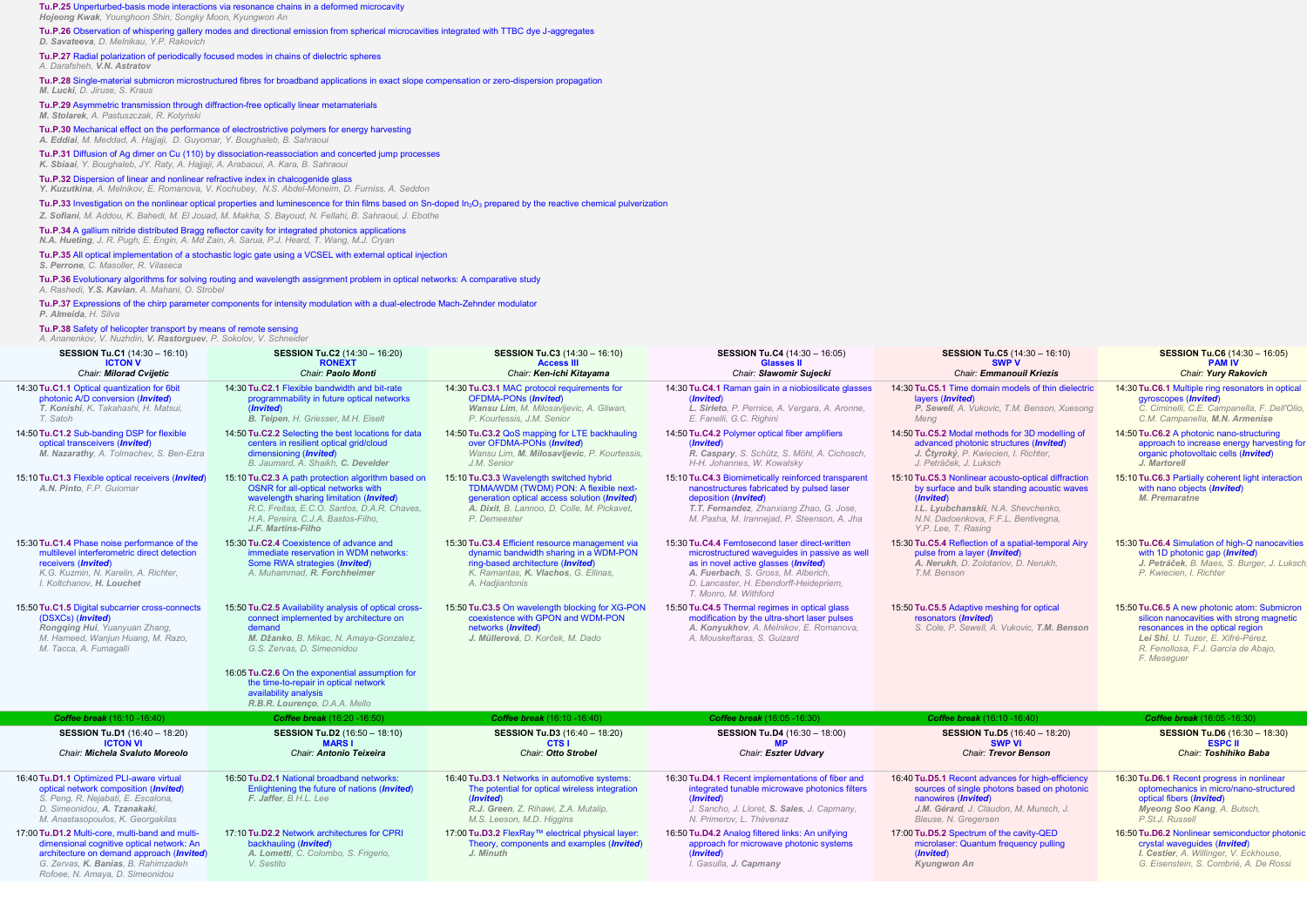#### quantum light sources based miconductor nanocrystals

#### **n** of metal nanoparticles solution time-resolved infrared spectroscopy

17:10 **Tu.D6.3** Enhanced gain in photonic crystal amplifiers (*Invited*) *S. Ek, E. Semenova, P. Lunnemann, K. Yvind, J. Mørk*

#### **We.A5** (8:30 – 10:10) **SWP VII** *Chair: František Uherek*

17:30 **Tu.D6.4** Modeling of gain saturation effects in active semiconductor photonic crystal waveguides (*Invited*) *Y. Chen, J. Mørk*

17:50 **Tu.D6.5** Ultrafast tilting of the dispersion of a photonic crystal and on-the-fly adiabatic frequency compression of light pulses (*Invited*)

*D.M. Beggs, L. Kuipers, T. Kampfrath, T.F. Krauss*

18:10 **Tu.D6.6** Efficient free space coupling in 2D semi-conductor photonic crystal nanocavities (*Invited*) *A.M. Yacomotti, S. Haddadi, M. Brunstein, F. Raineri, J.A. Levenson*

#### **SESSION We.A6** (8:30 – 10:10) **ESPC III**  *Chair: Sara Ek*

8:30 **We.A6.1** Tailoring the optical properties by colloidal systems (*Invited*) *A. Chiappini, C. Armellini, D. Ristic, M. Ferrari, G.C. Righini*

8:50 **We.A6.2** Single particle detection and selftrapping in hollow photonic crystal cavities integrated in a microfluidic environment (*Invited*) *N. Descharmes, U.P. Dharanipathy,* 

*Z. Diao, M. Tonin, R. Houdré*

| 17:20 Tu.D1.3 A control plane framework for<br>future cognitive heterogeneous optical<br>networks (Invited)<br>D. Siracusa, E. Salvadori, A. Francescon.<br>A. Zanardi, M. Angelou, D. Klonidis,<br>I. Tomkos, R.J. Durán, I. de Miguel                      | 17:30 Tu.D2.3 On the cost-effective deployment of<br>future data services over transport networks<br>with a flexible DWDM grid ( <i>Invited</i> )<br>A. Eira. <b>J. Pedro</b> . R.M. Morais. J. Pires                                                            | 17:20 Tu.D3.3 Mobile radio network development<br>problems ( <b>Invited</b> )<br>A. Bogdanov, V. Shevtsov                                                                            | 17:10 Tu.D4.3 Optical transmission of OFDM m-QAM<br>RF signals: Comparison of direct and external<br>modulations (Invited)<br>T. Cseh, T. Berceli, E. Udvary, G. Fekete                                                                   | 17:20 Tu.D5.3 Localized states, self-pulsing and<br>excitability in VCSELs and microlasers with<br>saturable absorber (Invited)<br>F. Selmi, S. Haddadi, R. Braive, I. Sagnes,<br>R. Kuszelewicz, A. Yacomotti, S. Barbay                         | 17:10 Tu.D6.3 Enhanced gain in pho<br>amplifiers (Invited)<br>S. Ek. E. Semenova, P. Lunne<br>K. Yvind, J. Mørk                                                                         |
|--------------------------------------------------------------------------------------------------------------------------------------------------------------------------------------------------------------------------------------------------------------|------------------------------------------------------------------------------------------------------------------------------------------------------------------------------------------------------------------------------------------------------------------|--------------------------------------------------------------------------------------------------------------------------------------------------------------------------------------|-------------------------------------------------------------------------------------------------------------------------------------------------------------------------------------------------------------------------------------------|---------------------------------------------------------------------------------------------------------------------------------------------------------------------------------------------------------------------------------------------------|-----------------------------------------------------------------------------------------------------------------------------------------------------------------------------------------|
| 17:40 Tu.D1.4 Optical code-based filtering<br>architecture for providing access control to<br>all-optical networks (Invited)<br>N. Boudriga, M. Sliti, W. Abdallah                                                                                           | 17:50 Tu.D2.4 Cost evaluation in optical networks:<br>Node architecture and energy consumption<br>(Invited)<br>A.N. Pinto, R.M. Morais, J. Pedro,<br>P. Monteiro                                                                                                 | 17:40 Tu.D3.4 Physical phenomena affecting<br><b>VANETs: Open issues in network simulations</b><br>(Invited)<br>R.M. Scopigno                                                        | 17:30 Tu.D4.4 Numerical analysis of operation of<br>metallic electrodes in Fabry-Perot electro-<br>optical modulator of microwave-photonic<br>receiver<br>H.V. Baghdasaryan, T.M. Knyazyan,<br>A.K. Aharonyan, M. Marciniak               | 17:40 Tu.D5.4 Colloidal quantum light sources based<br>on asymmetric semiconductor nanocrystals<br>(Invited)<br>F. Pisanello, M. Luigi, M. De Vittorio,<br>G. Leménager, A. Bramati, L. Carbone                                                   | 17:30 Tu.D6.4 Modeling of gain satu<br>in active semiconductor photo<br>waveguides ( <b>Invited</b> )<br>Y. Chen, J. Mørk                                                               |
| 18:00 Tu.D1.5 Contribution to the theory of A <sub>1</sub><br>numbers ( <i>Invited</i> )<br>M. Nikolova Georgieva-Grosse,<br>G. Nikolov Georgiev                                                                                                             |                                                                                                                                                                                                                                                                  | 18:00 Tu.D3.5 Design and prototyping of electric<br>vehicles in Tunisia (Invited)<br>R. Rejeb                                                                                        | 17:45 Tu.D4.5 Microwave characterisation of optically<br>illuminated silicon<br>C.D. Gamlath, D. Benton, M.J. Cryan                                                                                                                       | 18:00 Tu.D5.5 Formation of metal nanoparticles<br>studied by high resolution time-resolved<br>Fourier-transform infrared spectroscopy<br>(Invited)<br>S. Civiš, V.E. Chernov, M. Ferus                                                            | 17:50 Tu.D6.5 Ultrafast tilting of the<br>a photonic crystal and on-the-f<br>frequency compression of light<br>(Invited)<br>D.M. Beggs, L. Kuipers, T. Ka<br>T.F. Krauss                |
|                                                                                                                                                                                                                                                              |                                                                                                                                                                                                                                                                  |                                                                                                                                                                                      |                                                                                                                                                                                                                                           |                                                                                                                                                                                                                                                   | 18:10 Tu.D6.6 Efficient free space co<br>semi-conductor photonic cryst<br>nanocavities (Invited)<br>A.M. Yacomotti, S. Haddadi,<br>F. Raineri, J.A. Levenson                            |
| <b>Ragley Hall BBQ and tour at the Ragley Hall</b><br>Wednesday, July 4                                                                                                                                                                                      |                                                                                                                                                                                                                                                                  |                                                                                                                                                                                      |                                                                                                                                                                                                                                           |                                                                                                                                                                                                                                                   |                                                                                                                                                                                         |
| <b>SESSION We.A1</b> (8:30 - 10:25)                                                                                                                                                                                                                          | <b>SESSION We.A2</b> $(8:30 - 10:25)$                                                                                                                                                                                                                            | <b>SESSION We.A3</b> (8:30 - 10:05)                                                                                                                                                  | <b>SESSION We.A4 (8:30 - 10:00)</b>                                                                                                                                                                                                       | <b>SESSION We.A5 (8:30 - 10:10)</b>                                                                                                                                                                                                               | SESSION We.A6 (8:30                                                                                                                                                                     |
| <b>ICTON VII</b><br>Chair: Elias Giacoumidis                                                                                                                                                                                                                 | GOC I<br>Chair: Sofie Verbrugge                                                                                                                                                                                                                                  | <b>CTS II</b><br>Chair: Ridha Rejeb                                                                                                                                                  | <b>OWW</b> I<br>Chair: Roger Green                                                                                                                                                                                                        | <b>SWP VII</b><br>Chair: František Uherek                                                                                                                                                                                                         | <b>ESPC III</b><br>Chair: Sara Ek                                                                                                                                                       |
| 8:30 We.A1.1 Coherent optical OFDM systems<br>based on the fractional Fourier transform<br>(Invited)<br>G. Cincotti                                                                                                                                          | 8:30 We.A2.1 Power optimization of optical wide<br>area networks (Invited)<br>K.X. Lin. V.W.S. Chan                                                                                                                                                              | 8:30 We.A3.1 Novel mobility models and<br>localization techniques to enhance location-<br>based services in transportation systems<br>(Invited)<br>K.A. Kastell                      | 8:30 We.A4.1 High data rate optical wireless<br>communications: Where next? (Invited)<br>D. O'Brien                                                                                                                                       | 8:30 We.A5.1 Image formation and applications to<br>third order nonlinear optical measurement<br>techniques ( <i>Invited</i> )<br>G. Boudebs                                                                                                      | 8:30 We.A6.1 Tailoring the optical<br>colloidal systems (Invited)<br>A. Chiappini, C. Armellini, D. F.<br>M. Ferrari, G.C. Righini                                                      |
| 8:50 We.A1.2 Stabilization of self-coherent<br>OFDM with injection locked laser (Invited)<br>S. Adhikari, W. Rosenkranz, S. Sygletos,<br>A.D. Ellis. B. Inan. S.L. Jansen                                                                                    | 8:50 We.A2.2 Mobile backhaul in heterogeneous<br>network deployments: Technology options<br>and power consumption ( <i>Invited</i> )<br>P. Monti, S. Tombaz, L. Wosinska, J. Zander                                                                              | 8:50 We.A3.2 On the role of wireless sensor<br>networks in intelligent transportation systems<br>(Invited)<br>F. Losilla, A-J. Garcia-Sanchez, F. Garcia-<br>Sanchez. J. Garcia-Haro | 8:50 We.A4.2 Effects of aperture averaging and<br>beam width on Gaussian free space optical<br>links in the presence of atmospheric turbulence<br>and pointing error ( <i>Invited</i> )<br>It Ee Lee, Z. Ghassemlooy, Wai Pang Ng         | 8:50 We.A5.2 Characterization of laser-induced air<br>plasmas and thin films using third harmonic<br>generation microscopy (Invited)<br>C. Rodriguez, R.A. Weber, D.N. Nguyen,<br>L.A. Emmert, W. Rudolph                                         | 8:50 We.A6.2 Single particle detect<br>trapping in hollow photonic cry<br>integrated in a microfluidic env<br>(Invited)<br>N. Descharmes, U.P. Dharanij<br>Z. Diao, M. Tonin, R. Houdré |
| 9:10 We.A1.3 Comparison of OFDM and<br>frequency domain equalization for<br>dispersive optical channels with direct<br>detection (Invited)<br>M. Wolf. M. Haardt                                                                                             | 9:10 We.A2.3 Energy-aware virtual topology<br>reconfiguration under dynamic traffic (Invited)<br>A. Yayimli, C. Cavdar                                                                                                                                           | 9:10 We.A3.3 Challenges in the integration of<br>plastic optical fibre technology in aircrafts<br>(Invited)<br>M.A. Losada, J. Mateo, A. Lopez,<br>N. Antoniades, D. Richards        | 9:10 We.A4.3 Analysis of the influence of the<br>particle surface area (PSA) for optical wireless<br>links under fog conditions (Invited)<br>E. Leitgeb, M. S. Khan, M. Löschnigg                                                         | 9:10 We.A5.3 Comparison between quantum<br>mechanical computations of NLO properties<br>and experimental data in selected<br>functionalized azo-dyes (Invited)<br><b>B. Sahraoui</b> , A. Karakas, A. Hajjaji, Y. El<br>kouari, A. Migalska-Zalas | 9:10 We.A6.3 Photonic-crystal-base<br>metamaterials functional at TH<br>S. Foteinopoulou                                                                                                |
| 9:30 We.A1.4 Applications of optical code<br>based technology for access and secure<br>optical communication (Invited)<br><b>Xu Wang</b>                                                                                                                     | 9:30 We.A2.4 Low-power colourless reflective<br>components for energy-efficient optical<br>networks (Invited)<br>C.P. Lai, A. Naughton, P. Ossieur,<br>D.W. Smith, A. Borghesani, D.G. Moodie,<br>G. Maxwell, P. Healey, N. Parsons,<br>R. Jensen, P.D. Townsend | 9:30 We.A3.4 A fast and robust super-resolved<br>binarization algorithm for license plate<br>recognition ( <i>Invited</i> )<br>F. Bouchara, T. Lelore                                | 9:30 We.A4.4 The effect of defocus blur on a spatial<br>OFDM optical wireless communication system<br>M. Rubaiyat, H. Mondal, J. Armstrong                                                                                                | 9:30 We.A5.4 Gaussian pulse mixing and scattering<br>by finite nonlinear layered structures (Invited)<br>O.V. Shramkova, A.G. Schuchinsky                                                                                                         | 9:30 We.A6.4 Photonic crystal nane<br>nanolaser for super-sensitivity<br>(Invited)<br>T. Baba, S. Kita, S. Hachuda.                                                                     |
| 9:50 We.A1.5 Computational photonics from the<br>bottom up (Invited)<br>A. Quandt                                                                                                                                                                            | 9:50 We.A2.5 Impact of end-user devices on<br>power consumption of next generation<br>broadband access network (Invited)<br>K. Borzycki                                                                                                                          | 9:50 We.A3.5 Availability improvement of ship's<br>optical communication network<br>I. Jurdana, B. Mikac, V. Tomas                                                                   | 9:45 We.A4.5 DPPM FSO communication systems<br>impaired by turbulence, pointing error and ASE<br>noise<br>A.O. Aladeloba, A.J. Phillips, M.S. Woolfson                                                                                    | 9:50 We.A5.5 From classical to quantum nonlinear<br>optics in integrated photonic structures<br>(Invited)<br>M. Liscidini, L.G. Helt, J.E. Sipe                                                                                                   | 9:50 We.A6.5 Localization of light in<br>crystals of biological origin (In<br>S. Savić-Šević, D. Pantelić, D.<br>B. Jelenković, S. Ćurčić, B. Ć<br>D. Stojanović                        |
| 10:10 We.A1.6 Experimental evaluation of a<br>polarization tracking algorithm for single-<br>polarization M-(D)PSK signals using<br>coherent detection<br>P.S. Costa, M.V. Drummond, R.S. Ribeiro.<br>C. Oliveira, N. Ribeiro, R. Nogueira, P.P.<br>Monteiro | 10:10 We.A2.6 Energy-aware routing optimization in<br>dynamic GMPLS controlled optical networks<br>Jiayuan Wang, S. Ricciardi, A. Manolova<br>Fagertun, S. Ruepp, D. Careglio, L. Dittmann                                                                       |                                                                                                                                                                                      |                                                                                                                                                                                                                                           |                                                                                                                                                                                                                                                   |                                                                                                                                                                                         |
| <b>Coffee break</b> $(10:25 - 10:50)$<br><b>SESSION We.B1</b> (10:50 - 12:25)                                                                                                                                                                                | <b>Coffee break</b> $(10:25 - 10:50)$<br><b>SESSION We.B2</b> (10:50 - 12:40)                                                                                                                                                                                    | <b>Coffee break</b> $(10:05 - 10:40)$<br><b>SESSION We.B3</b> (10:40 - 12:40)                                                                                                        | <b>Coffee break</b> $(10:00 - 10:40)$<br><b>SESSION We.B4</b> (10:40 - 12:15)                                                                                                                                                             | <b>Coffee break</b> $(10:10 - 10:40)$<br><b>SESSION We.B5</b> (10:40 - 12:20)                                                                                                                                                                     | <b>Coffee break</b> $(10:10 - 10:40)$<br><b>SESSION We.B6 (10:40)</b>                                                                                                                   |
| <b>ICTON VIII</b><br>Chair: Gabriella Cincotti                                                                                                                                                                                                               | <b>GOC II</b><br>Chair: Caroline Lai                                                                                                                                                                                                                             | <b>ISOND</b><br>Chair: Nicola Calabretta                                                                                                                                             | <b>OWW II</b><br>Chair: Jean Armstrong                                                                                                                                                                                                    | <b>SWP VIII</b><br>Chair: Bouchta Sahraoui                                                                                                                                                                                                        | <b>ESPC IV</b><br><b>Chair: Kestutis Stalio</b>                                                                                                                                         |
| 10:50 We.B1.1 Optimum signal constellation<br>design for ultra-high-speed optical<br>transport networks (Invited)<br>I.B. Djordjevic, Tao Liu, M. Cvijetic                                                                                                   | 10:50 We.B2.1 Energy efficiency of hybrid optical<br>switching ( <b>Invited</b> )<br>S. Aleksić, M. Fiorani, M. Casoni                                                                                                                                           | 10:40 We.B3.1 Artificial bee colony model for<br>survivable DWDM optical networks design<br>(Invited)<br>A. Rashedi, Y.S. Kavian, A. Mahani                                          | 10:40 We.B4.1 Single-channel wireless transmission<br>at 806 Mbit/s using a white-light LED and<br>a PIN-based receiver(Invited)<br>C. Kottke, K. Habel, L. Grobe, J. Hilt.<br>L. Fernandez del Rosal, A. Paraskevopoulos,<br>K-D. Langer | 10:40 We.B5.1 Photonic sensors at the nanoscale<br>( <i>Invited</i> )<br>N.P. Johnson, B. Lahiri, G. Sharp,<br>G.A. Rahman, P. Velha, A. Khokhar,<br>R.M. De La Rue, S. McMeekin                                                                  | 10:40 We.B6.1 Design of rare earth<br>multicore fiber lasers and amp<br>(Invited)<br>M. Surico. A. Di Tommaso. P.<br>L. Mescia, M. De Sario, F. Pru                                     |
| 11:10 We.B1.2 100Gb/s coherent optical<br>polarization multiplexed MultiBand-OFDM<br>(MB-OFDM) transmission for long-haul<br>applications (Invited)<br>E. Giacoumidis, C. Gosset, E. Awwad,<br>Y. Jaouën, J. Karaki, E. Pincemin,<br>R. Le Bidan             | 11:10 We.B2.2 Impact of unicast and multicast<br>traffic on ONU energy savings (Invited)<br>L. Valcarenghi, P. Castoldi                                                                                                                                          | 11:00 We.B3.2 Generating near-optimal survivable<br>topologies (Invited)<br>R.M. Morais, P. Monteiro, A. N. Pinto                                                                    | 11:00 We.B4.2 High-speed GaN micro-led arrays for<br>data communications (Invited)<br>A.E. Kelly, J.J.D. McKendry, S. Zhang,<br>D. Massoubre, B.R. Rae, R.P. Green.<br>R.K. Henderson, M.D. Dawson                                        | 11:00 We.B5.2 Optical temperature sensor on the<br>base of slot waveguide with LC filling (Invited)<br>I. Goncharenko, M. Marciniak                                                                                                               | 11:00 We.B6.2 Silica-air structures fo<br>fibres ( <b>Invited</b> )<br>W.J. Wadsworth, M. Rollings,<br>S.A. Bateman, P.J. Mosley                                                        |

9:10 **We.A6.3** Photonic-crystal-based polaritonic metamaterials functional at THz (*Invited*) *S. Foteinopoulou*

### **assical to quantum nonlinear** d photonic structures

9:30 **We.A6.4** Photonic crystal nanoslot nanolaser for super-sensitivity bio-sensing (*Invited*) *T. Baba, S. Kita, S. Hachuda, S. Otsuka*

9:50 **We.A6.5** Localization of light in photonic crystals of biological origin (*Invited*) *S. Savić-Šević, D. Pantelić, D. Grujić,* 

*B. Jelenković, S. Ćurčić, B. Ćurčić, D. Stojanović*

**SESSION We.B6** (10:40 – 12:15) **ESPC IV**  *Chair: Kestutis Staliunas*

10:40 **We.B6.1** Design of rare earth doped multicore fiber lasers and amplifiers (*Invited*) *M. Surico, A. Di Tommaso, P. Bia,* 

*L. Mescia, M. De Sario, F. Prudenzano*

11:00 **We.B6.2** Silica-air structures for optical fibres (*Invited*) *W.J. Wadsworth, M. Rollings, S.A. Bateman, P.J. Mosley*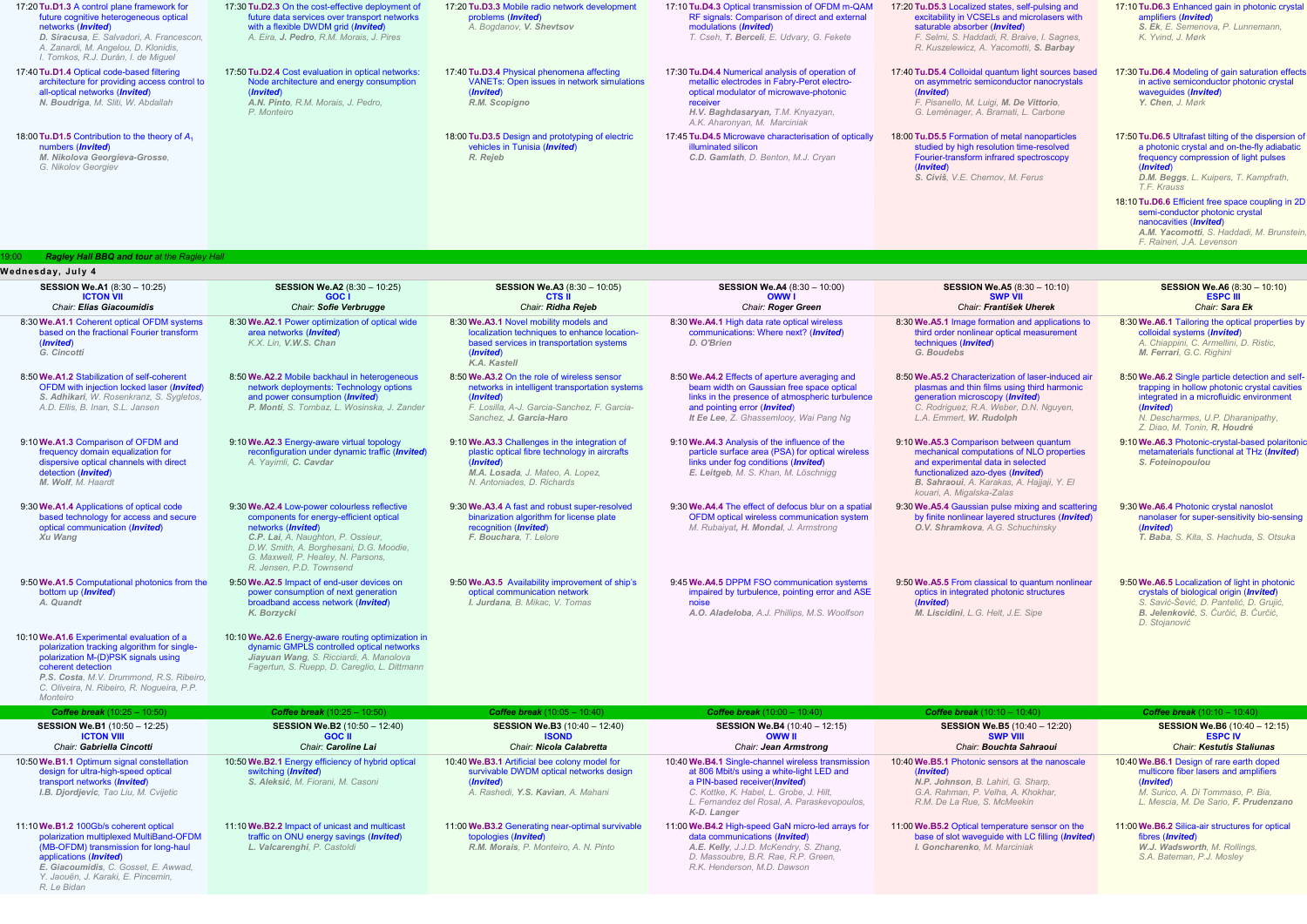- 11:20 **We.B6.3** Development of low loss, wide bandwidth hollow core photonic bandgap fibres for telecom applications (*Invited*) *M.N. Petrovich, N.V. Wheeler, N.K. Baddela, F. Poletti, E. Numkam Fokoua, J.R. Hayes, D.R. Gray, D.J. Richardson*
- 11:40 **We.B6.4** Characterization of flexural and longitudinal acoustic waves in standard and photonic crystal fibres (*Invited*) *R. E. da Silva, A. de Almeida Prado Pohl*

12:00 **We.B6.5** Thermal effects in Yb-doped double-cladding distributed modal filtering rod-type fibers *E. Coscelli, F. Poli, M.M. Joergensen,* 

*M. Laurila, J. Laegsgaard, T.T. Alkeskjold, L. Leick, J. Broeng, A. Cucinotta, S. Selleri*

**SESSION We.C6** (13:50 - 15:25) **ESPC V**  *Chair: Brana Jelenković*

#### oque waves to random walks: lities in supercontinuum ed) *J.M. Dudley, B. Wetzel, S. Turitsyn, K.J. Blow,*

#### of the evolution of different ns and phase measurement

13:50 **We.C6.1** Photonic-crystal waveguides with disorder: Measurement of a band-edge tail in the density of states (*Invited*) *P.W.H. Pinkse, S.R. Huisman, G. Ctistis, S. Stobbe, A.P. Mosk, J.L. Herek,* 

| 11:30 We.B1.3 All-optical OFDM and distributed<br>Raman amplification: Challenges to enable<br>high capacities and extended reach<br>(Invited)<br>F.C. Garcia Gunning, P. Frascella,<br>C. Antony, S.J. Fabbri, D. Rafique,<br>S. Sygletos, P. Gunning, D. Reidy,<br>W. McAuliffe, D. Cassidy, A.D. Ellis | 11:30 We.B2.3 Impact of peers behavior on the<br>energy efficiency of BitTorrent over optical<br>networks (Invited)<br>A.Q. Lawev. T. El-Gorashi.<br>J.M.H. Elmirghani | 11:20 We.B3.3 Intelligent optical network traffic<br>monitor design ( <b>Invited</b> )<br>Y-K.T. Mo. M.S. Leeson, R.J. Green                                                                                                   | 11:20 We.B4.3 Pulsed mode red VCSEL for high<br>speed VLC communication (Invited)<br>G. Fehér, E. Udvary, C. Fűzy, T. Cseh,<br>T. Berceli                                                          | 11:20 We.B5.3 Optical information processing:<br>Advances in nanophotonic reservoir computing<br>(Invited)<br>M. Fiers, K. Vandoorne, T. Van Vaerenbergh,<br>J. Dambre, B. Schrauwen, P. Bienstman                                                                                                                  | 11:20 We.B6.3 Development of low<br>bandwidth hollow core photoni<br>fibres for telecom applications<br>M.N. Petrovich, N.V. Wheeler<br>N.K. Baddela, F. Poletti, E. Nu<br>Fokoua, J.R. Hayes, D.R. Gra<br>D.J. Richardson |
|-----------------------------------------------------------------------------------------------------------------------------------------------------------------------------------------------------------------------------------------------------------------------------------------------------------|------------------------------------------------------------------------------------------------------------------------------------------------------------------------|--------------------------------------------------------------------------------------------------------------------------------------------------------------------------------------------------------------------------------|----------------------------------------------------------------------------------------------------------------------------------------------------------------------------------------------------|---------------------------------------------------------------------------------------------------------------------------------------------------------------------------------------------------------------------------------------------------------------------------------------------------------------------|----------------------------------------------------------------------------------------------------------------------------------------------------------------------------------------------------------------------------|
| 11:50 We.B1.4 Multi-wavelength regeneration of<br>phase encoded signals based on phase<br>sensitive amplifiers (Invited)<br>S. Sygletos, P. Frascella, F.C. Garcia<br>Gunning, A.D. Ellis                                                                                                                 | 11:50 We.B2.4 Optically interconnected data center<br>architecture for bandwidth intensive energy<br>efficient networking ( <b>Invited</b> )<br>H. Wang, K. Bergman    | 11:40 We.B3.4 FPGA based controller for large port<br>count optical packet switches (Invited)<br>N. Calabretta, A. Osers, Jun Luo, H. Dorren                                                                                   | 11:40 We.B4.4 Mobile optical wireless system using<br>fast beam angle, delay and power adaptation<br>with angle diversity receivers<br>M.A. Alhartomi, F.E. Alsaadi,<br>J.M.H. Elmirghani          | 11:40 We.B5.4 Multifrequency subsurface sounding<br>and tomography (Invited)<br><b>K.P. Gaikovich</b>                                                                                                                                                                                                               | 11:40 We.B6.4 Characterization of fl<br>longitudinal acoustic waves in<br>photonic crystal fibres (Invited<br>R. E. da Silva, A. de Almeida                                                                                |
| 12:10 We.B1.5 Clipping and quantization noise<br>mitigation in intensity-modulated direct<br>detection O-OFDM systems based on the<br><b>FHT</b><br>L. Nadal. M. Svaluto Moreolo.<br>J.M. Fàbrega, G. Junyent                                                                                             | 12:10 We.B2.5 Energy-efficient lightpaths for<br>computational grids<br>D. Tafani, B. Kantarci, H.T. Mouftah,<br>C. McArdle, L.P. Barry                                | 12:00 We.B3.5 A multi-objective approach to design<br>all-optical and translucent optical networks<br>considering CapEx and QoT ( <i>Invited</i> )<br>D.A.R. Chaves, E.A. Barboza, C.J.A. Bastos-<br>Filho, J.F. Martins-Filho | 12:00 We.B4.5 High-speed wireless infrared links<br>with an adaptive multibeam clustering method<br>and angle diversity detection<br>M.T. Alresheedi, J.M.H Elmirghani                             | 12:00 We.B5.5 Controlling flow of light in the one-<br>way EM waveguide (Invited)<br>V. Kuzmiak, S. Eyderman                                                                                                                                                                                                        | 12:00 We.B6.5 Thermal effects in Yt<br>double-cladding distributed mo<br>rod-type fibers<br>E. Coscelli, F. Poli, M.M. Joel<br>M. Laurila, J. Laegsgaard, T.T.<br>L. Leick, J. Broeng, A. Cucinor                          |
|                                                                                                                                                                                                                                                                                                           | 12:25 We.B2.6 Energy-efficient realistic design and<br>planning of optical backbone with multi-<br>granular switching<br>N. Naas, <b>B. Kantarci</b> , H. Mouftah      | 12:20 We.B3.6 A regional optical transport network<br>testbed in Eastern China: Design and<br>performance study (Invited)<br>Weigiang Sun, Xiaosheng Zuo, Yaohui Jin,<br>Wei Guo, Weisheng Hu, Xiaoyuan Lu                     |                                                                                                                                                                                                    |                                                                                                                                                                                                                                                                                                                     |                                                                                                                                                                                                                            |
| <b>Lunch break</b> $(12:25 - 14:00)$<br><b>SESSION We.C1</b> (14:00 - 15:55)                                                                                                                                                                                                                              | <b>Lunch break</b> $(12:40 - 14:00)$<br><b>SESSION We.C2</b> (14:00 - 15:40)                                                                                           | <b>Lunch break</b> $(12:40 - 14:00)$<br><b>SESSION We.C3 (14:00 - 15:40)</b>                                                                                                                                                   | <b>Lunch break</b> $(12:15 - 13:50)$<br><b>SESSION We.C4 (13:50 - 15:25)</b>                                                                                                                       | <b>Lunch break</b> $(12:20 - 13:50)$<br><b>SESSION We.C5 (13:50 - 15:45)</b>                                                                                                                                                                                                                                        | <b>Lunch break</b> $(12:15 - 13:50)$<br><b>SESSION We.C6 (13:50)</b>                                                                                                                                                       |
| <b>ICTON IX</b><br>Chair: Rogério Noqueira                                                                                                                                                                                                                                                                | <b>Tutorial I</b>                                                                                                                                                      | <b>GOWN II</b><br>Chair: Henrique Salgado                                                                                                                                                                                      | <b>OWW III</b><br><b>Chair: Erich Leitaeb</b>                                                                                                                                                      | <b>SWP IX</b><br>Chair: Vladimir Kuzmiak                                                                                                                                                                                                                                                                            | <b>ESPC V</b><br><b>Chair: Brana Jelenk</b>                                                                                                                                                                                |
| 14:00 We.C1.1 Passive mode-locking of a 10 W<br>double-clad fiber laser (Invited)<br>F. Amrani, A. Niang, M. Salhi,<br>A. Komarov. H. Leblond. F. Sanchez                                                                                                                                                 | 14:00 We.C2 The rise of optical interconnects in<br>data centre networks (Invited)<br>C. Kachris, I. Tomkos                                                            | 14:00 We.C3.1 Convergent radio and fibre access<br>architectures using low-energy systems<br>(Invited)<br>C. Bock, S. Figuerola, M. Parker, T. Quinlan,<br>S. Walker                                                           | 13:50 We.C4.1 Load analysis with gain enhancement<br>for the photoparametric amplifier (Invited)<br>H.A. Alhagagi, R.J. Green                                                                      | 13:50 We.C5.1 Diffractive and subwavelength grating<br>couplers for microphotonic waveguides<br>(Invited)<br>P. Cheben, J. H. Schmid, J. Lapointe, P. Bock,<br>D.-X. Xu, S. Janz, R. Ma, M. Vachon.<br>A. Delâge, C.A. Ramos, R. Halir, L. Zavargo-<br>Peche, A. Ortega-Moñux, Í. Molina-Fernández,<br>J.-M. Fédéli | 13:50 We.C6.1 Photonic-crystal wav<br>disorder: Measurement of a ba<br>in the density of states (Invited<br>P.W.H. Pinkse, S.R. Huisman<br>S. Stobbe, A.P. Mosk, J.L. He.<br>A. Lagendijk, P. Lodahl, W.L.                 |
| 14:20 We.C1.2 Optical fibers doped by<br>semiconductor quantum dots: Avenue for<br>new fiber laser sources (Invited)<br>A. Bhardwaj, A. Hreibi, W.W. Yu, C. Liu,<br>J. Heo, J.-L. Auguste, J-M. Blondy,<br>F. Gérôme                                                                                      |                                                                                                                                                                        | 14:20 We.C3.2 The Über-FiWi Network: QoS<br>guarantees for triple-play and future smart<br>grid applications (Invited)<br>M. Lévesque, M. Maier                                                                                | 14:10 We.C4.2 Performance analysis of noise<br>cancellation in a diversity combined ACO-<br>OFDM system (Invited)<br>S.D. Dissanayake, J. Armstrong, S. Hranilovic                                 | 14:10 We.C5.2 Investigation of the fibre to chip<br>coupler designed on SOI platform with<br>subwavelength grating (Invited)<br>J. Chovan. A. Kuzma. F. Uherek                                                                                                                                                      | 14:10 We.C6.2 Collimation and imag<br>woodpile photonic crystal (Inv.<br>L. Maigyte, C. Cojocaru, J. Tr<br>K. Staliunas, M. Peckus, V. M.<br>M. Malinauskas, M. Rutkauska<br>S. Juodkazis                                  |
| 14:40 We.C1.3 Channelling of a microwave<br>discharge by a plasma filament created in<br>atmospheric air by an intense femtosecond<br>laser pulse (Invited)<br>A.I. Smirnov, A.N. Stepanov                                                                                                                |                                                                                                                                                                        | 14:40 We.C3.3 Comparative study of the<br>performance of CATV channels over DWDM<br>network using direct and external modulator<br>( <i>Invited</i> )<br>M. Niknamfar, R. Barnes, M. Shadaram                                  | 14:30 We.C4.3 Visible light technology: A plethora for<br>mobile communications (Invited)<br>A. Vijay, R.J. Green                                                                                  | 14:30 We.C5.3 Enhanced nanocavity Q-factor via<br>slow light propagation and nonlinear effects<br>(Invited)<br>P. Grinberg, K. Bencheikh, M. Brunstein,<br>A. M. Yacomotti, Y. Dumeige, J. A. Levenson                                                                                                              | 14:30 We.C6.3 Beam reflections from<br>dimensionally modulated phot<br>structures ( <i>Invited</i> )<br>K. Staliunas, Yu-Chieh Cheng<br>C. Cojocaru, R. Vilaseca, S. K<br>M. Peckus, R. Drazdys                            |
| 15:00 We.C1.4 Higher-order modulation<br>instability in fiber optics (Invited)<br>M. Erkintalo, K. Hammani, B. Kibler,<br>C. Finot, N. Akhmediev, J.M. Dudley,<br>G. Genty                                                                                                                                |                                                                                                                                                                        | 15:00 We.C3.4 Neural network based adaptive<br>predistortion for radio over fiber links<br>A. Awoye, M.S. Leeson, R.J. Green                                                                                                   | 14:50 We.C4.4 An analysis of intra-vehicle optical<br>wireless communications from a passenger<br>perspective<br>M. D. Higgins, M.S. Leeson, R.J. Green                                            | 14:50 We.C5.4 Littrow resonators and their triply<br>resonant nonlinear response (Invited)<br>H. Benisty, N. Piskunov, L.A. Golovan                                                                                                                                                                                 | 14:50 We.C6.4 Focalization of evane<br>( <i>Invited</i> )<br>M.M. Botey, Y.C. Cheng, R. F<br>K. Staliunas, V. Romero-Garci<br>V.J. Sánchez-Morcillo                                                                        |
| 15:20 We.C1.5 Tunable polarization maintaining<br>fibre lasers (Invited)<br>E. Beres-Pawlik                                                                                                                                                                                                               |                                                                                                                                                                        | 15:20 We.C3.5 Energy-efficient DBA and QoS<br>assurance in "long-reach" FiWi networks<br>(Invited)<br><b>B. Kantarci</b> , N. Naas, H.T. Mouftah                                                                               | 15:10 We.C4.5. Energy conscious adaptive security<br>scheme for optical wireless<br>C. Taramonli, R.J. Green, M.S. Leeson                                                                          | 15:10 We.C5.5 From rogue waves to random walks:<br>Nonlinear instabilities in supercontinuum<br>generation (Invited)<br>J.M. Dudley, B. Wetzel, S. Turitsyn, K.J. Blow,<br>F. Dias                                                                                                                                  | 15:10 We.C6.5 Delay bandwidth pro<br>enhanced slow light in photoni<br>waveguides<br>K. Üstün, H. Kurt                                                                                                                     |
| 15:40 We.C1.6 New fiber laser architecture with<br>transform-limited nonlinear spectral<br>compression<br>S. Boscolo, S.K. Turitsyn. C. Finot                                                                                                                                                             |                                                                                                                                                                        |                                                                                                                                                                                                                                |                                                                                                                                                                                                    | 15:30 We.C5.6 Study of the evolution of different<br>dissipative solitons and phase measurement<br>by Mach-Zehnder interferometry<br>V. Besse, C. Cassagne, G. Boudebs,<br>H. Leblond                                                                                                                               |                                                                                                                                                                                                                            |
| <b>Coffee break</b> $(15:55 - 16:20)$                                                                                                                                                                                                                                                                     | <b>Coffee break</b> $(15:40 - 16:10)$                                                                                                                                  | <b>Coffee break</b> $(15:40 - 16:10)$                                                                                                                                                                                          | <b>Coffee break</b> $(15:25 - 16:10)$                                                                                                                                                              | <b>Coffee break</b> $(15:45 - 16:10)$                                                                                                                                                                                                                                                                               |                                                                                                                                                                                                                            |
| <b>SESSION We.D1</b> (16:20 - 18:15)<br><b>ICTON X</b><br>Chair: Tsuyoshi Konishi                                                                                                                                                                                                                         | <b>SESSION We.D2</b> (16:10 -17:10)<br><b>Tutorial II</b>                                                                                                              | <b>SESSION We.D3</b> (16:10 - 17:50)<br><b>Access IV</b><br>Chair: Adolfo Cartaxo                                                                                                                                              | <b>SESSION We.D4</b> (16:10 - 18:10)<br><b>PICAW I</b><br>Chair: Krzysztof Borzycki                                                                                                                | <b>SESSION We.D5</b> (16:10 - 18:10)<br><b>SWP X</b><br>Chair: Oksana Shramkova                                                                                                                                                                                                                                     |                                                                                                                                                                                                                            |
| 16:20 We.D1.1 Nonlinearly generated advanced                                                                                                                                                                                                                                                              | We.D2 Optical OFDM (Invited)                                                                                                                                           | 16:10 We.D3.1 Demonstration and analyses of a                                                                                                                                                                                  | 16:10 We.D4.1 Scaling photonic packet switches                                                                                                                                                     | 16:10 We.D5.1 Graphene nano-, micro- and macro-                                                                                                                                                                                                                                                                     |                                                                                                                                                                                                                            |
| pulse waveforms for optical signal<br>processing (Invited)<br>S. Boscolo, C. Finot                                                                                                                                                                                                                        | J. Armstrong                                                                                                                                                           | hybrid multiplexing scheme for scaling-up the<br>"last mile" (Invited)<br>I. Glesk, T.B. Osadola, S.K. Idris, K. Sasaki,<br>G.C. Gupta                                                                                         | (Invited)<br>H.J.S. Dorren, S. Di Lucente, J. Luo,<br>N. Calabretta                                                                                                                                | photonics (Invited)<br>R.M. De La Rue, H. Ahmad, S. Wadi Harun,<br>W. Chong, Y.K. Yap, C.H Pua, M.Z. Zulkifli,<br>N.M. Huang, S. Abbasirazgaleh, M. Sorel,<br>M. Strain                                                                                                                                             |                                                                                                                                                                                                                            |
| 16:40 We.D1.2 Nonlinear sculpturing of optical<br>spectra (Invited)<br>P. Petropoulos, Xin Yang                                                                                                                                                                                                           |                                                                                                                                                                        | 16:30 We.D3.2 Multi-carrier transmitter for future<br>access networks (Invited)<br>Tam Huynh, Rui Zhou, S. Latkowski,<br>F. Smyth, Li. Barry, P. Anandarajah                                                                   | 16:30 We.D4.2 Wavefront and polarization effects in<br>actively tunable thin-film resonators for beam<br>alignment in optical interconnects (Invited)<br>P. Metz, M. C. Krantz, S. Suhr, M. Gerken | 16:30 We.D5.2 Ultrafast nonlinearities of minibands<br>in metallodielectric Bragg resonators (Invited)<br>P. Farah, N. Gibbons, F.M. Huang,<br>J.J. Baumberg                                                                                                                                                        |                                                                                                                                                                                                                            |
| 17:00 We.D1.3 Cognitive power management in<br>100G optical transponders (Invited)<br>V.N. Rozental, G. Bruno, G. Lombardi,<br>R. Grosso, D.A.A. Mello                                                                                                                                                    |                                                                                                                                                                        | 16:50 We.D3.3 WDM overlay of distributed base<br>stations in deployed passive optical networks<br>using coherent optical OFDM transceivers<br>J.M. Fàbrega, M. Svaluto Moreolo,<br>M. Chochol, G. Junyent                      | 16:50 We.D4.3 Optical I/O couplers for WDM optical-<br>interconnect system in package (Invited)<br>S. Ura, J. Inoue, Y. Awatsuji, K. Kintaka                                                       | 16:50 We.D5.3 Enhancing the performance of mid<br>infrared lasers using structured facets (Invited)<br>M.J. Cryan, J.L. Stokes, J.R. Pugh,<br>S.J.B. Przeslak, P.J. Heard, J.G. Rarity,<br>G.R. Nash                                                                                                                |                                                                                                                                                                                                                            |
|                                                                                                                                                                                                                                                                                                           |                                                                                                                                                                        |                                                                                                                                                                                                                                |                                                                                                                                                                                                    |                                                                                                                                                                                                                                                                                                                     |                                                                                                                                                                                                                            |

#### information processing: ophotonic reservoir computing

#### ed nanocavity Q-factor via ation and nonlinear effects

- *A. Lagendijk, P. Lodahl, W.L. Vos*
- 14:10 **We.C6.2** Collimation and imaging behind a woodpile photonic crystal (*Invited*) *L. Maigyte, C. Cojocaru, J. Trull,* 
	- *K. Staliunas, M. Peckus, V. Mizeikis, M. Malinauskas, M. Rutkauskas,*
	- *S. Juodkazis*
- 14:30 **We.C6.3** Beam reflections from onedimensionally modulated photonic structures (*Invited*)
	- *K. Staliunas, Yu-Chieh Cheng, J. Trull, C. Cojocaru, R. Vilaseca, S. Kicas, M. Peckus, R. Drazdys*
- 14:50 **We.C6.4** Focalization of evanescent beams (*Invited*) *M.M. Botey, Y.C. Cheng, R. Herrero,*

### resonators and their triply ar response (*Invited*)

*K. Staliunas, V. Romero-García, R. Pico, V.J. Sánchez-Morcillo*

#### 15:10 **We.C6.5** Delay bandwidth product enhanced slow light in photonic crystal waveguides *K. Üstün, H. Kurt*

### ne nano-, micro- and macropd(